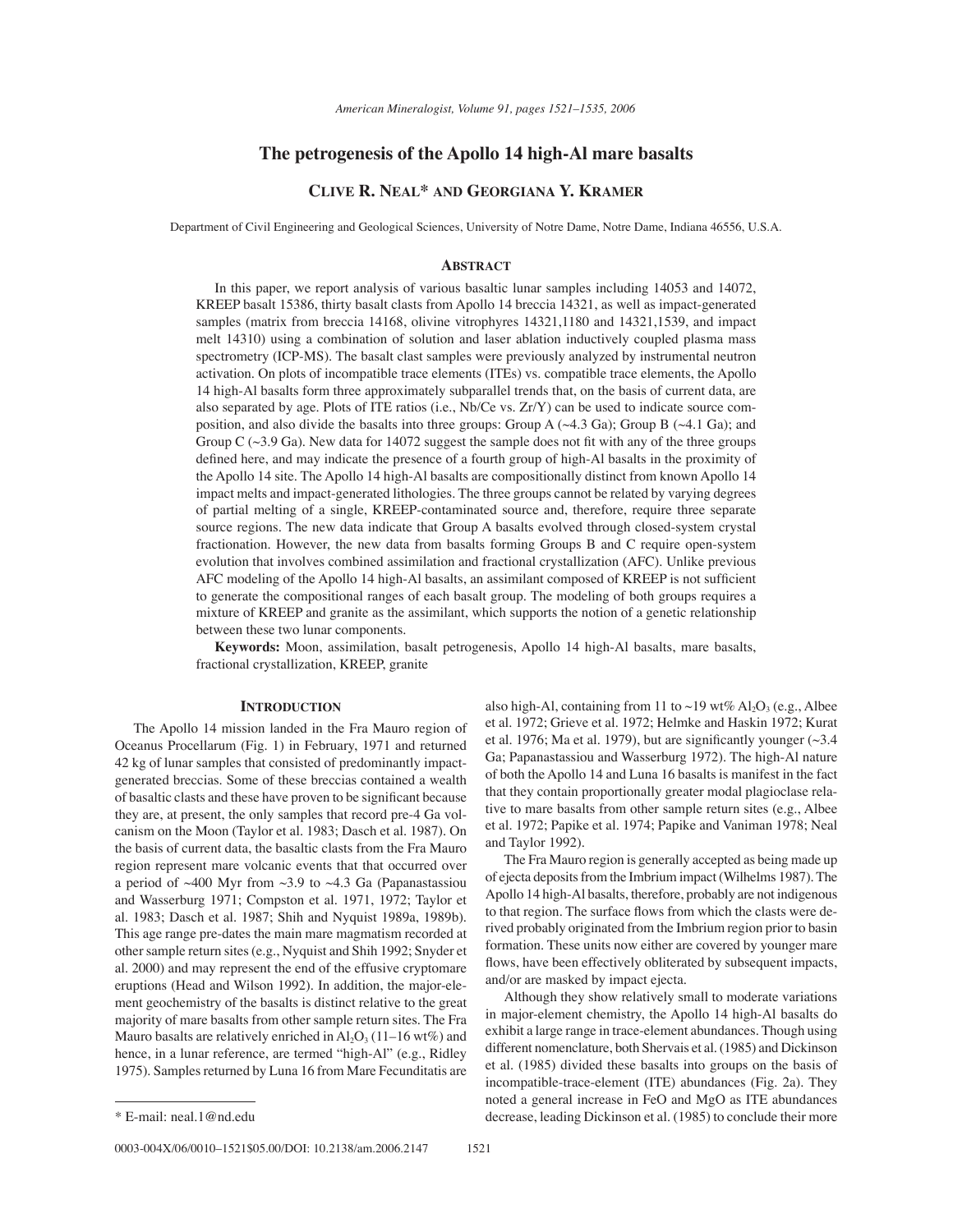|                        | $BHVO-1^s$     | $1\delta$ | Ref.              | $BHVO-2^s$ | $1\delta$    | Ref.              | NIST <sup>L</sup> | $1\delta$      | Ref.                | 15386,48 <sup>S</sup>                   | Lit.    | $14168,34^{8}$        |
|------------------------|----------------|-----------|-------------------|------------|--------------|-------------------|-------------------|----------------|---------------------|-----------------------------------------|---------|-----------------------|
|                        |                |           | $\bold{values}^1$ |            |              | $\bold{values}^2$ | 612 glass         |                | values <sup>3</sup> | <b>KREEP</b> basalt values <sup>4</sup> |         | <b>Breccia</b> matrix |
| Be                     | 0.88           | 0.01      | $1.1\,$           | 1.02       | 0.09         |                   | 47.6              | 14.5           | 37.7                | 5.81                                    |         | 5.6                   |
| ${\bf Sc}$             | 33.8           | 1.56      | 31.8              | 35.4       | 2.38         | 32                | NA                |                |                     | 24.8                                    | 23.6    | 32.3                  |
| $\mathbf{V}$           | 331            | 50.4      | 317               | 310        | 71.8         | 317               | 39.3              | 1.3            | 39.2                | 52.1                                    |         | 59.7                  |
| $C_{r}$                | 352            | 59.4      | 289               | 315        | 72.7         | 280               | 43                | 6.53           | 39.9                | 1954                                    | 2400    | 1757                  |
| Co                     | 54             | 3.86      | 45                | 55.3       | 4.36         | 45                | 35.2              | 1.84           | 35.3                | 25.5                                    | 17.9    | 48.1                  |
| Ni                     | 133            | 8.82      | 121               | 124.2      | 11.2         | 119               | NA                |                |                     | 14.8                                    | 12.5    | 405                   |
| Cu                     | 183            | 66.5      | 136               | 145        | 15.7         | 127               | 34.8              | 6.6            | 36.71               | 16.7                                    | $3.5\,$ | 20.4                  |
| Ga                     | 23.8           | 3.44      | 21                | 22.2       | 2.27         | 21.7              | 36.3              | 1.82           | 36.2                | 5.18                                    |         | 7.53                  |
| Rb                     | 9.86           | 0.48      | 11                | 9.48       | $\mathbf{1}$ | 9.8               | 31.8              | 1.55           | 31.6                | 18.8                                    | 18.46   | 6.43                  |
| $S_{r}$                | 407            | 19.1      | 403               | 414        | 26.8         | 389               | 76.4              | 2.87           | 76.2                | 192                                     | 187.4   | 170                   |
| $\mathbf Y$            | 25.2           | 1.81      | 27.6              | 24.9       | 1.23         | 26                | 38.4              | 1.56           | 38.3                | 248                                     |         | 204                   |
| Zr                     | 172            | 3.32      | 179               | 184        | 8.95         | 172               | 36.2              | 1.48           | 36                  | 1050                                    | 970     | 999                   |
| <b>Nb</b>              | 19.8           | 0.44      | 19                | 20.1       | 1.74         | 18                | 38.1              | 1.77           | 38.1                | 80.2                                    |         | 75.2                  |
| Mo                     | 1.03           | 0.05      | 1.02              | 4.71       | 0.18         |                   | NA                |                |                     | 0.2                                     |         | 0.2                   |
| S <sub>n</sub>         | 2.06           | 0.05      | 2.1               | 1.99       | 0.16         | 1.9               | 37.9              | $\overline{2}$ | 38                  | 0.03                                    |         | 0.06                  |
| Sb                     | 0.17           | 0.04      | 0.16              | 0.24       | $0.02\,$     |                   | 38.5              | 2.17           | 38.4                | 0.03                                    |         | 0.03                  |
| $\mathbf{C}\mathbf{s}$ | 0.07           | 0.02      | 0.13              | 0.08       | 0.004        |                   | 41.7              | 2.21           | 41.6                | 0.77                                    |         | 0.24                  |
| Ba                     | 137            | 1.88      | 139               | 135        | 1.89         | 130               | 37.9              | 1.48           | 37.7                | 863                                     | 837     | 780                   |
| La                     | 15.9           | 0.37      | 15.8              | 15.5       | 0.32         | 15                | 35.9              | 1.35           | 35.8                | 84.2                                    | 83.5    | 71.7                  |
| <b>Ce</b>              | 40.8           | 0.65      | 39                | 39.9       | 0.41         | $38\,$            | 38.6              | 1.41           | 38.4                | 216                                     | 211     | 180                   |
| Pr                     | 5.88           | 0.13      | 5.7               | 5.86       | 0.11         |                   | 37.3              | 1.32           | 37.2                | 31.1                                    |         | 25.7                  |
| Nd                     | 25             | 0.99      | 25.2              | 24.5       | 0.43         | $25\,$            | 35.3              | 1.29           | 35.2                | 127                                     |         | 102                   |
| Sm                     | 6.68           | 0.28      | 6.2               | 6.64       | 0.22         | 6.2               | 36.9              | 1.61           | 36.7                | 39                                      | 37.5    | 31.7                  |
| Eu                     | 2.17           | 0.09      | 2.06              | 2.14       | 0.09         |                   | 34.6              | 1.43           | 34.4                | 2.82                                    | 2.72    | 2.47                  |
| Gd                     | 6.73           | 0.26      | 6.4               | 6.74       | 0.33         | 6.3               | 37.2              | 1.67           | 37                  | 45.5                                    | 45.4    | 35.7                  |
| Tb                     | 0.96           | 0.06      | 0.96              | 0.98       | 0.05         | 0.9               | 36.2              | 1.66           | 35.9                | 7.65                                    | 7.9     | 6.31                  |
| <b>Dy</b>              | 5.43           | 0.28      | 5.2               | 5.55       | 0.34         |                   | 36.2              | 1.61           | 36                  | 47.8                                    |         | 40.9                  |
| Ho                     | 0.98           | 0.06      | 0.99              | 1.01       | 0.06         | 1.04              | 38.1              | 1.67           | 37.9                | 10.1                                    |         | 8.39                  |
| Er                     | 2.57           | 0.18      | 2.4               | 2.65       | 0.21         |                   | 37.7              | 1.8            | 37.4                | 28.7                                    |         | 24.3                  |
| Tm                     | 0.34           | 0.02      | 0.33              | 0.36       | 0.02         |                   | 37.8              | 1.71           | 37.6                | 4.16                                    |         | 3.58                  |
| Yb                     | $\overline{2}$ | 0.12      | 2.02              | 2.03       | 0.1          | $\overline{c}$    | 40.2              | 1.83           | 40                  | 25.6                                    | 24.4    | 22.4                  |
| Lu                     | 0.28           | 0.02      | 0.29              | 0.29       | 0.03         | 0.28              | $38\,$            | 1.58           | 37.7                | 3.42                                    | 3.4     | 3.14                  |
| Hf                     | 4.45           | 0.5       | 4.38              | 4.59       | 0.44         | 4.1               | 35.2              | 1.45           | 34.8                | 28.6                                    | 31.6    | 22.8                  |
| Ta                     | 1.15           | 0.1       | 1.23              | 1.22       | 0.11         | 1.4               | 40.2              | 1.85           | 39.8                | 3.46                                    | 4.6     | 3.01                  |
| Pb                     | 2.13           | 0.29      | 2.6               | 3.19       | 0.19         |                   | 39.1              | 2.83           | 39                  | 9.39                                    |         | 7.67                  |
| Th                     | 1.19           | 0.08      | 1.08              | 1.27       | 0.11         | 1.2               | 37.6              | 1.86           | 37.2                | 14.7                                    | $10\,$  | 13.7                  |
| U                      | 0.41           | 0.03      | 0.42              | 0.41       | 0.02         |                   | 37.5              | 1.51           | 37.2                | 3.96                                    | 2.8     | 3.32                  |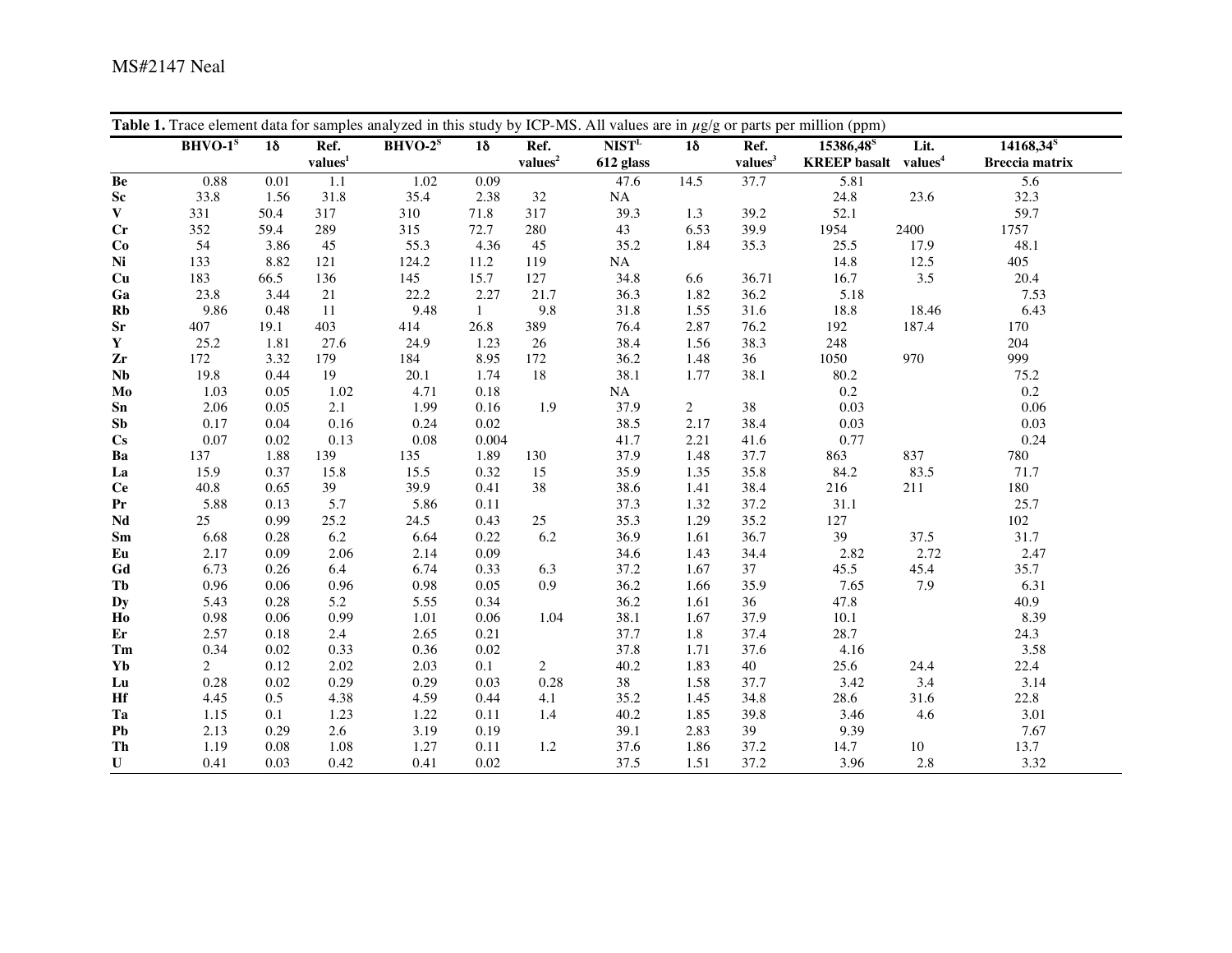|                        | Table 1 (continued) Trace element data for samples analyzed in this study by ICP-MS<br>Lit.<br>Lit.<br>Lit. |                |                                       |                     |                            |                      |                              |                              |                                         |                               |  |  |  |  |
|------------------------|-------------------------------------------------------------------------------------------------------------|----------------|---------------------------------------|---------------------|----------------------------|----------------------|------------------------------|------------------------------|-----------------------------------------|-------------------------------|--|--|--|--|
|                        | $14310,661$ <sup>s</sup><br>$\bold{ Impact\;melt\quad values^{5,6,7,8,}}$                                   |                | $14321,1180$ <sup>L</sup><br>Ol. Vit. | Values <sup>9</sup> | $14321,1539^s$<br>Ol. Vit. | values <sup>10</sup> | $14321,1162^L$<br><b>TFB</b> | Lit.<br>values <sup>11</sup> | 14072,44 <sup>s</sup><br><b>High-Al</b> | Lit.<br>$\bold{values}^{5,7}$ |  |  |  |  |
| Be                     | 5.28                                                                                                        | 4.2            | 45.6                                  |                     | 5.14                       |                      | 32.4                         |                              | 0.8                                     |                               |  |  |  |  |
| $\mathbf{Sc}$          | 21.9                                                                                                        | 25             |                                       | 17.62               | 20.8                       | 17.7                 |                              | 75.8                         | 51.6                                    | 47.1                          |  |  |  |  |
| $\mathbf{V}$           | 35.7                                                                                                        | 38             | 47.4                                  |                     | 46.3                       | 41                   | 70.4                         | 98                           | 104                                     |                               |  |  |  |  |
| Cr                     | 1143                                                                                                        | 1080           | 1791                                  | 1605                | 1335                       | 1450                 | 1946                         | 2550                         | 2994                                    | 2500                          |  |  |  |  |
| Co                     | 29.9                                                                                                        | 17             | 30.6                                  | 38.2                | 47.4                       | 40.7                 | 15.1                         | 24.6                         | 39.7                                    | $32\,$                        |  |  |  |  |
| Ni                     | 142                                                                                                         | 120            | 149                                   | 340                 | 388                        | 380                  | 332                          | 10                           | 52.4                                    | 31                            |  |  |  |  |
| Cu                     | 14.6                                                                                                        | $\overline{9}$ | 83.3                                  |                     | 10.9                       |                      | 64.1                         |                              | NA                                      |                               |  |  |  |  |
| Ga                     | 5.6                                                                                                         | 3.2            | 11.2                                  |                     | 79.2                       |                      | 4.44                         |                              | 5.2                                     | 3.8                           |  |  |  |  |
| Rb                     | 13.5                                                                                                        | 15             | 16.2                                  | 27                  | 15.2                       |                      | 4.64                         | 21                           | 1.55                                    | 1.3                           |  |  |  |  |
| ${\bf Sr}$             | 194                                                                                                         | 175            | 133                                   | 176                 | 140                        |                      | 66.4                         | 60                           | 93.4                                    | 106                           |  |  |  |  |
| $\mathbf Y$            | 182                                                                                                         | 185            | 187                                   |                     | 178                        |                      | 87.4                         |                              | 41.4                                    | 74                            |  |  |  |  |
| Zr                     | 853                                                                                                         | 610            | 818                                   | 810                 | 793                        |                      | 285                          | 500                          | 141                                     | 172                           |  |  |  |  |
| $\mathbf{Nb}$          | 60.8                                                                                                        | 29             | 67.4                                  |                     | 61.6                       |                      | 24.6                         |                              | 12.9                                    | 13                            |  |  |  |  |
| Mo                     | $0.17\,$                                                                                                    |                |                                       |                     | 0.21                       |                      |                              |                              | 0.16                                    |                               |  |  |  |  |
| S <sub>n</sub>         | 0.03                                                                                                        |                |                                       |                     | 0.16                       |                      |                              |                              |                                         | 0.3                           |  |  |  |  |
| S <sub>b</sub>         | $0.01\,$                                                                                                    | 0.004          |                                       |                     | 0.10                       |                      |                              |                              |                                         |                               |  |  |  |  |
| $\mathbf{C}\mathbf{s}$ | 0.53                                                                                                        | 0.7            | 0.61                                  | 0.66                | 0.58                       | 0.66                 | 0.28                         | 0.3                          | 0.12                                    |                               |  |  |  |  |
| Ba                     | 683                                                                                                         | 780            | 661                                   | 730                 | 739                        | 730                  | 205                          | 340                          | 107                                     | 120                           |  |  |  |  |
| La                     | 58.5                                                                                                        | 59             | 63.1                                  | 57.1                | 60.8                       | 57.5                 | 22.9                         | 34.5                         | 7.8                                     | $8.7\,$                       |  |  |  |  |
| Ce                     | 151.09                                                                                                      | 207            | 158                                   | 156                 | 154                        | 150                  | 58                           | 91.9                         | 20.2                                    | 27                            |  |  |  |  |
| Pr                     | 21.3                                                                                                        | 23             | 20.9                                  |                     | 23.3                       |                      | 8.01                         |                              | 2.87                                    | 3.2                           |  |  |  |  |
| Nd                     | 87                                                                                                          | 91             | 93                                    | 92                  | 90.7                       | 87                   | 35.8                         | 56                           | 12.9                                    | 13                            |  |  |  |  |
| Sm                     | 26.8                                                                                                        | $23\,$         | 24.9                                  | 24                  | 25                         | 24.5                 | 10.8                         | 16.9                         | 4.21                                    | 4.4                           |  |  |  |  |
| Eu                     | 2.23                                                                                                        | 2.28           | 2.12                                  | 1.96                | 1.99                       | 2.02                 | 0.81                         | 1.05                         | 0.98                                    | 0.97                          |  |  |  |  |
| Gd                     | 30.3                                                                                                        | 29             | 29.5                                  |                     | 31                         |                      | 13.0                         |                              | 5.23                                    | 6.4                           |  |  |  |  |
| Tb                     | 5.18                                                                                                        | 4.2            | 5.42                                  | 5.92                | 5.27                       | 4.9                  | 2.42                         | 3.68                         | 1.02                                    | 0.93                          |  |  |  |  |
| <b>Dy</b>              | 33.3                                                                                                        | 29             | 36.4                                  |                     | 34.7                       |                      | 16.5                         |                              | 6.95                                    | 5.9                           |  |  |  |  |
| Ho                     | 6.79                                                                                                        | 6.8            | 7.83                                  |                     | 7.46                       |                      | 3.85                         |                              | 1.46                                    | 1.6                           |  |  |  |  |
| Er                     | 19.9                                                                                                        | 19             | 22.1                                  |                     | 21.5                       |                      | 10.5                         |                              | 4.28                                    | 4.7                           |  |  |  |  |
| Tm                     | 2.93                                                                                                        | 3              | 3.07                                  |                     | 3.13                       |                      | 1.66                         |                              | 0.64                                    | 0.76                          |  |  |  |  |
| Yb                     | 18.7                                                                                                        | 16             | 20.5                                  | 19.5                | 19.5                       | 17.3                 | 11.6                         | 13.4                         | 4.01                                    | 7.7                           |  |  |  |  |
| Lu                     | 2.59                                                                                                        | 2.76           | 2.93                                  | 2.62                | 2.7                        | 2.3                  | 1.64                         | 2.02                         | 0.59                                    | 0.61                          |  |  |  |  |
| Hf                     | 19.5                                                                                                        | $18\,$         | 19.6                                  | 21.8                | 20.3                       | 21.1                 | 8.04                         | 12                           | 3.68                                    | 6.9                           |  |  |  |  |
| Ta                     | 2.36                                                                                                        | 2.3            | 2.93                                  | 2.53                | 2.52                       | 2.29                 | 1.37                         | 1.79                         | 0.73                                    |                               |  |  |  |  |
| ${\bf Pb}$             | 6.65                                                                                                        | 13             | 2.35                                  |                     | 8.15                       |                      | 0.7                          |                              | 0.43                                    | 1.3                           |  |  |  |  |
| Th                     | 11.2                                                                                                        | 12             | 12.8                                  | 11.19               | 12                         | 11.6                 | 3.53                         | 4.6                          | 1.02                                    | 1.04                          |  |  |  |  |
| ${\bf U}$              | 2.97                                                                                                        | $\mathfrak{Z}$ | 3.5                                   | 2.92                | 3.17                       | 3.4                  | 0.9                          | 1.2                          | 0.29                                    | 0.29                          |  |  |  |  |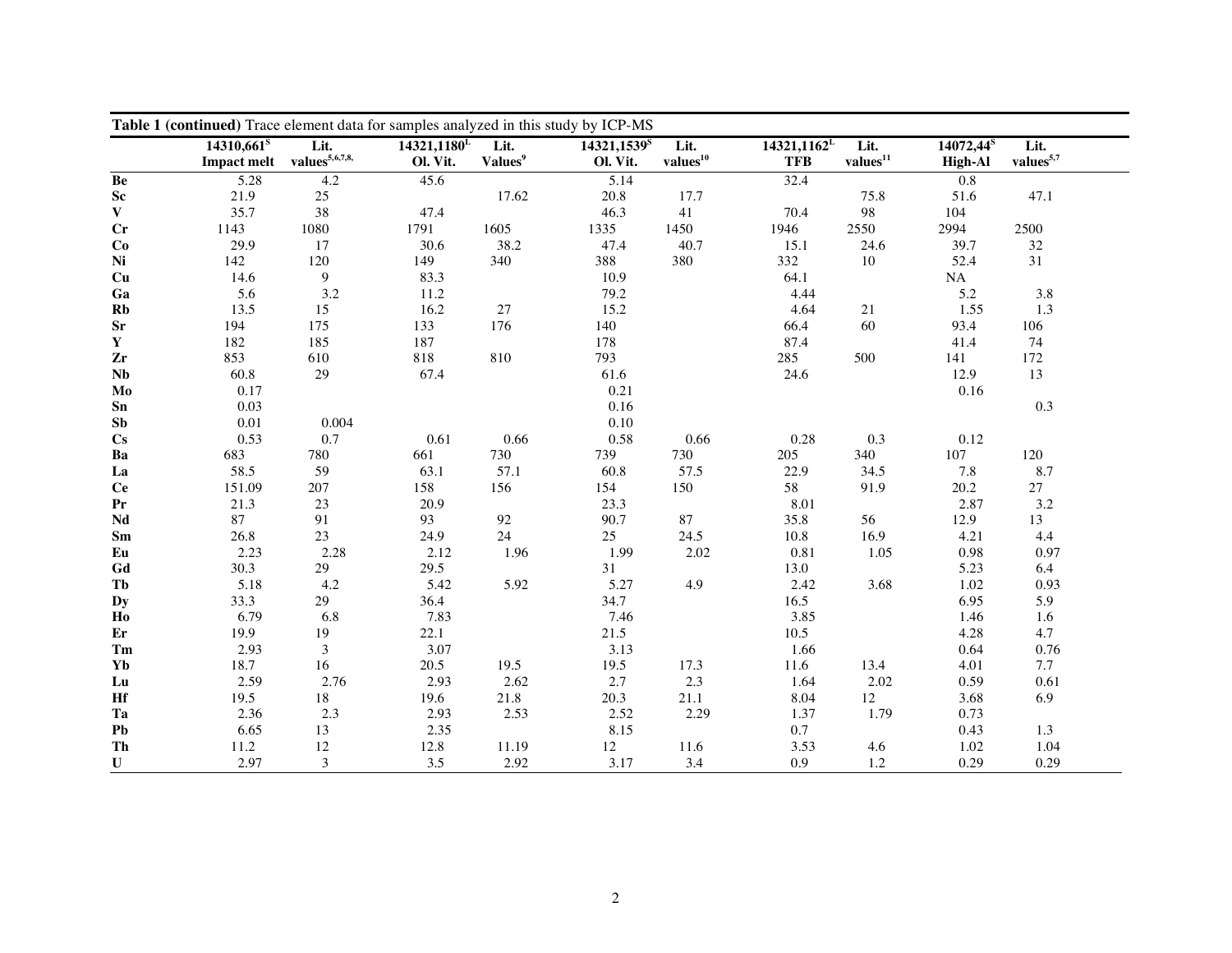|                              | $14321,1161^L$<br>(Group A) | Lit.<br>$\bold{values}^{11}$ | 14321,1422 <sup>L</sup><br>(Group A) | Lit.<br>values <sup>12,13</sup> | 14321,1582 <sup>S</sup><br>(Group A) | Lit.<br>$\bold{values}^{14}$ | 14321.9075 <sup>S</sup> Lit.<br>(Group B) | values <sup>4</sup> | 14321,1179 <sup>L</sup><br>(Group B) | Lit.<br>$\bold{values}^{11}$ | $14321,1183$ <sup>L</sup><br>(Group B) | Lit.<br>$\bold{values}^{11}$ | 14321,1184 <sup>L</sup><br>(Group B) | Lit.<br>values <sup>11</sup> |
|------------------------------|-----------------------------|------------------------------|--------------------------------------|---------------------------------|--------------------------------------|------------------------------|-------------------------------------------|---------------------|--------------------------------------|------------------------------|----------------------------------------|------------------------------|--------------------------------------|------------------------------|
| Be                           |                             |                              |                                      |                                 | 0.72                                 |                              | 1.41                                      |                     |                                      |                              |                                        |                              |                                      |                              |
| ${\bf Sc}$                   |                             | 61.1                         |                                      | 64.1                            |                                      | 65.7                         | 60.3                                      | 56                  |                                      | 57.9                         |                                        | 59.4                         |                                      | 58.1                         |
| $\mathbf{V}$                 | 99.4                        | 106                          | 143                                  |                                 | 174                                  | 149                          | 109                                       | 102                 | 112                                  | 122                          | 117                                    | 101                          | 96.7                                 | 90                           |
| Cr                           | 2686                        | 3660                         | 3835                                 | 3770                            | 3545                                 | 4250                         | 2437                                      | 2463                | 3350                                 | 3870                         | 3629                                   | 3170                         | 3274                                 | 2800                         |
| Co                           |                             | 34.1                         |                                      | 32                              | 45.4                                 | 35.8                         | 34.8                                      | $28\,$              |                                      | 36.8                         |                                        | 30.1                         |                                      | 32.1                         |
| Ni                           |                             | 20                           |                                      |                                 | 68.6                                 | <170                         | 41.8                                      |                     | 104                                  | 120                          |                                        | 20                           |                                      | 40                           |
| Cu                           | 40                          |                              | 32.1                                 |                                 | 30                                   |                              | 22.3                                      |                     | 96.5                                 |                              | 74.1                                   |                              |                                      |                              |
| Ga                           | 2.01                        |                              | 3.24                                 |                                 | 6.42                                 |                              | 3.76                                      |                     | 3.73                                 |                              | 4.41                                   |                              | 4.33                                 |                              |
| Rb                           | 0.8                         | 13                           | 1.49                                 | 0.9                             | 1.09                                 |                              | 2.88                                      |                     | 2.56                                 | 17                           | 2.32                                   | 10                           | 1.97                                 | 13                           |
| ${\bf Sr}$                   | 56                          | 20                           | 66.6                                 | 87                              | 73.2                                 |                              | 115                                       |                     | 85                                   | 60                           | 89.6                                   | 110                          | 91.5                                 | 50                           |
| $\mathbf Y$                  | 20.1                        |                              | 23.2                                 |                                 | 29.2                                 |                              | 89.9                                      |                     | 64.5                                 |                              | 62.5                                   |                              | 78.1                                 |                              |
| Zr                           | 46.8                        |                              | 55.4                                 |                                 | 67                                   |                              | 380                                       | 220                 | 266                                  | 350                          | 251                                    |                              | 318                                  |                              |
| $\mathbf{Nb}$                | 5.14                        |                              | 6.09                                 |                                 | 6.84                                 |                              | 22.9                                      |                     | 16                                   |                              | 16.5                                   |                              | 19.6                                 |                              |
| Mo                           |                             |                              |                                      |                                 | 0.14                                 |                              | 0.17                                      |                     |                                      |                              |                                        |                              |                                      |                              |
| Sn                           |                             |                              |                                      |                                 | 0.26                                 |                              | 0.37                                      |                     |                                      |                              |                                        |                              |                                      |                              |
| S <sub>b</sub>               |                             |                              |                                      |                                 | 0.15                                 |                              | 0.27                                      |                     |                                      |                              |                                        |                              |                                      |                              |
| $\mathbf{C}\mathbf{s}$       | 0.09                        | 0.05                         | 0.16                                 |                                 | 0.14                                 | 0.56                         | 0.16                                      |                     | 0.24                                 | 0.17                         | 0.24                                   | 0.15                         | 0.37                                 | 0.28                         |
| Ba                           | 30.6                        | 32                           | 37.5                                 | $28\,$                          | 39.5                                 |                              | 193                                       | 160                 | 139                                  | 180                          | 134                                    | 170                          | 167                                  | 170                          |
| La                           | 2.62                        | 2.89                         | 3.28                                 | 3.19                            | 3.52                                 | 3.11                         | 25.0                                      | 25.2                | 19.4                                 | 20.1                         | 17                                     | 18.93                        | 22.9                                 | 24.2                         |
| Ce                           | 7.12                        | 8.4                          | 8.79                                 | 9.3                             | 9.61                                 | $\tau$                       | 69.0                                      | 50                  | 52.0                                 | 57.4                         | 45                                     | 50.5                         | 59.5                                 | 66.1                         |
| ${\bf Pr}$                   | 1.08                        |                              | 1.19                                 |                                 | 1.53                                 |                              | 10.2                                      |                     | 7.34                                 |                              | 6.54                                   |                              | 8.39                                 |                              |
| $\mathbf{N}\mathbf{d}$       | 5.46                        | 5.7                          | 6.25                                 | 4.3                             | 6.42                                 | 5.1                          | 43.5                                      |                     | 34.6                                 | 37                           | 31.1                                   | 31.5                         | 38.6                                 | 43                           |
| $\operatorname{\mathbf{Sm}}$ | 1.74                        | 2.11                         | 2.09                                 | 2.10                            | 2.22                                 | 2.15                         | 13.5                                      | 12.7                | 9.81                                 | 10.7                         | 8.97                                   | 9.57                         | 11.5                                 | 12.6                         |
| Eu                           | 0.52                        | 0.56                         | 0.58                                 | 0.62                            | 0.67                                 | 0.73                         | 1.47                                      | 1.38                | 1.05                                 | 1.2                          | 1.11                                   | 1.21                         | 1.24                                 | 1.4                          |
| Gd                           | 2.48                        |                              | 2.98                                 |                                 | 3.04                                 |                              | 15.6                                      |                     | 10.8                                 |                              | 10.5                                   |                              | 12.9                                 |                              |
| Tb                           | 0.46                        | 0.57                         | 0.58                                 | 0.68                            | 0.6                                  | 0.69                         | 2.64                                      | 2.49                | 1.88                                 | 2.34                         | 1.81                                   | 2.21                         | 2.3                                  | 2.15                         |
| <b>Dy</b>                    | 3.25                        |                              | 3.88                                 | 4.39                            | 4.25                                 |                              | 16.6                                      |                     | 12.6                                 |                              | 11.8                                   |                              | 15                                   |                              |
| H <sub>0</sub>               | 0.83                        |                              | 0.91                                 |                                 | 0.99                                 |                              | 3.47                                      |                     | 2.7                                  |                              | 2.60                                   |                              | 3.15                                 |                              |
| $\mathbf{E}$ r               | 2.5                         |                              | 2.85                                 |                                 | 3.02                                 |                              | 9.60                                      |                     | 7.23                                 |                              | 7.4                                    |                              | 8.66                                 |                              |
| $\mathbf{Tm}$                | 0.38                        |                              | 0.44                                 |                                 | 0.5                                  |                              | 1.35                                      |                     | $\mathbf{1}$                         |                              | 1.08                                   |                              | 1.23                                 |                              |
| Yb                           | 2.66                        | 2.89                         | 3.04                                 | 3.02                            | 2.93                                 | 2.9                          | 8.26                                      | 8.2                 | 6.26                                 | 6.82                         | 6.50                                   | 6.8                          | 7.77                                 | 7.98                         |
| Lu                           | 0.39                        | 0.47                         | 0.46                                 | 0.44                            | 0.47                                 | 0.41                         | 1.17                                      | 1.23                | 0.89                                 | 1.05                         | 0.90                                   | 0.95                         | 1.14                                 | 1.22                         |
| Hf                           | 1.33                        | 1.78                         | 1.66                                 | 1.7                             | 1.96                                 | $\overline{2}$               | 8.89                                      | 8.2                 | 6.92                                 | 8.3                          | 6.47                                   | 7.57                         | 8.57                                 | 9.55                         |
| Ta                           | 0.32                        | 0.46                         | 0.39                                 | 0.45                            | 0.43                                 | 0.46                         | 1.21                                      | 1.2                 | 0.89                                 | 0.94                         | 0.95                                   | 0.94                         | 1.15                                 | 1.1                          |
| P <sub>b</sub>               | 0.32                        |                              | 0.82                                 |                                 | 1.19                                 |                              | 1.22                                      |                     | 0.45                                 |                              | 0.51                                   |                              | 0.79                                 |                              |
| Th                           | 0.39                        | 0.2                          | 0.53                                 | $0.2\,$                         | 0.51                                 | 0.4                          | 2.56                                      | 2.2                 | 1.97                                 | 2.53                         | 1.79                                   | 1.55                         | 2.23                                 | 2.3                          |
| $\mathbf U$                  | 0.11                        | 0.14                         | 0.15                                 | 0.2                             | 0.14                                 | 2.2                          | 0.65                                      |                     | 0.53                                 | 0.62                         | 0.49                                   | 0.52                         | 0.60                                 | 0.3                          |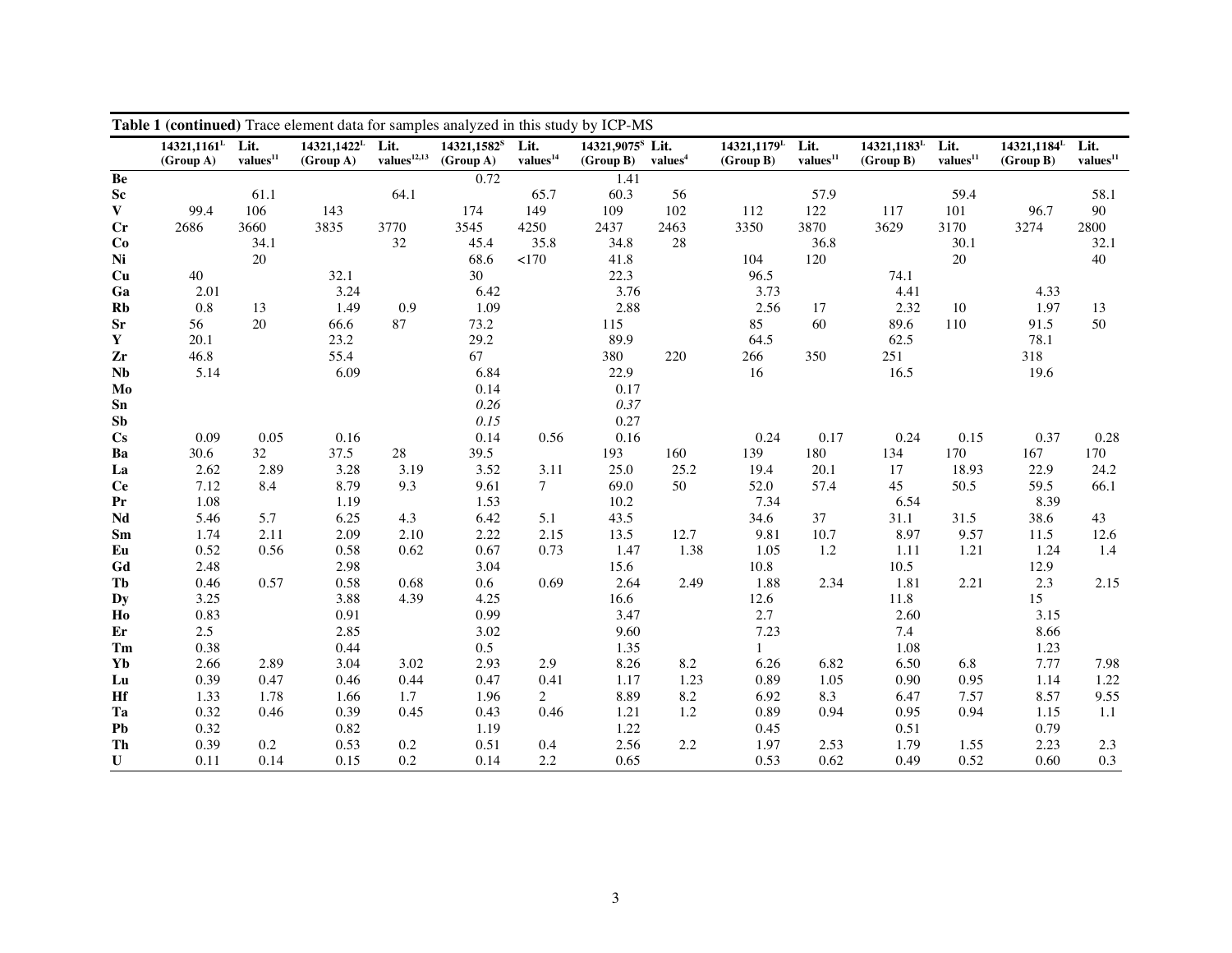|                        | Table 1 (continued) Trace element data for samples analyzed in this study by ICP-MS<br>Lit.<br>Lit.<br>14321,1318 <sup>L</sup><br>Lit.<br>14321,1345 <sup>L</sup><br>Lit.<br>14321,1347 <sup>L</sup><br>Lit.<br>14321.1185 <sup>L</sup><br>14321,1210 <sup>L</sup><br>Lit.<br>14321.1338 <sup>L</sup><br>14321,1365 <sup>L</sup><br>Lit. |                      |                |                      |              |                      |             |                      |              |                      |              |                      |              |                      |
|------------------------|------------------------------------------------------------------------------------------------------------------------------------------------------------------------------------------------------------------------------------------------------------------------------------------------------------------------------------------|----------------------|----------------|----------------------|--------------|----------------------|-------------|----------------------|--------------|----------------------|--------------|----------------------|--------------|----------------------|
|                        | (Group B)                                                                                                                                                                                                                                                                                                                                | values <sup>11</sup> | (Group B)      | values <sup>11</sup> | (Group B)    | values <sup>12</sup> | (Group B)   | $\bold{values}^{12}$ | (Group B)    | $\bold{values}^{12}$ | (Group B)    | $\bold{values}^{12}$ | (Group B)    | $\bold{values}^{12}$ |
| Be                     |                                                                                                                                                                                                                                                                                                                                          |                      |                |                      |              |                      |             |                      |              |                      |              |                      |              |                      |
| ${\bf Sc}$             |                                                                                                                                                                                                                                                                                                                                          | 60.3                 |                | 57.8                 |              | 59.7                 |             | 58.2                 |              | 61.6                 |              | 60.4                 |              | 59.4                 |
| $\mathbf{V}$           | 106                                                                                                                                                                                                                                                                                                                                      | 122                  | 103            | 114                  | 124          |                      | 114         |                      | 130          |                      | 102          |                      | 129          |                      |
| $C_{r}$                | 3116                                                                                                                                                                                                                                                                                                                                     | 3370                 | 2296           | 2780                 | 4313         | 3819                 | 3398        | 3188                 | 4000         | 3264                 | 2965         | 2870                 | 3465         | 3470                 |
| Co                     |                                                                                                                                                                                                                                                                                                                                          | 29.8                 |                | 27.2                 | 30.7         | 33.4                 |             | 34                   | 35.4         | 33.9                 | 39.6         | 31.8                 |              | 34.7                 |
| Ni                     |                                                                                                                                                                                                                                                                                                                                          | 20                   |                | 40                   |              | 100                  | 50.5        | 115                  |              | 120                  |              | 72                   | 129          | 125                  |
| Cu                     |                                                                                                                                                                                                                                                                                                                                          |                      |                |                      |              |                      |             |                      |              |                      |              |                      | 23.5         |                      |
| Ga                     | 4.71                                                                                                                                                                                                                                                                                                                                     |                      | 4.14           |                      | 7.31         |                      | 11.8        |                      | 9.7          |                      | 10.2         |                      | 5.43         |                      |
| Rb                     | 2.81                                                                                                                                                                                                                                                                                                                                     | 14                   | 2.94           | 13                   | 3.64         | $\boldsymbol{9}$     | 6.74        | 13                   | 4.94         | 9                    | 4.74         | 9                    | 3.89         | 10                   |
| <b>Sr</b>              | 85.6                                                                                                                                                                                                                                                                                                                                     | 10                   | 91.1           | 50                   | 96.9         | 72                   | 97.4        | 160                  | 109          | 100                  | 101          | 85                   | 92.1         | 100                  |
| $\mathbf Y$            | 66.3                                                                                                                                                                                                                                                                                                                                     |                      | 68.3           |                      | 77.7         |                      | 76.2        |                      | 88           |                      | 86           |                      | 68.3         |                      |
| Zr                     | 256                                                                                                                                                                                                                                                                                                                                      | 350                  | 271            |                      | 301          | 280                  | 321         | 285                  | 334          | 380                  | 364          | 400                  | 297          | 300                  |
| $\mathbf{Nb}$          | 16.9                                                                                                                                                                                                                                                                                                                                     |                      | 17.6           |                      | 19.3         |                      | 19.9        |                      | 24.4         |                      | 20.1         |                      | 18.2         |                      |
| Mo                     | <b>NA</b>                                                                                                                                                                                                                                                                                                                                |                      | NA             |                      | NA           |                      | <b>NA</b>   |                      | NA           |                      | $\rm NA$     |                      | NA           |                      |
| Sn                     |                                                                                                                                                                                                                                                                                                                                          |                      |                |                      |              |                      |             |                      |              |                      |              |                      |              |                      |
| Sb                     |                                                                                                                                                                                                                                                                                                                                          |                      |                |                      |              |                      |             |                      |              |                      |              |                      |              |                      |
| $\mathbf{C}\mathbf{s}$ | 0.31                                                                                                                                                                                                                                                                                                                                     | 0.11                 | 0.26           | 0.36                 | 0.70         | 0.18                 | 0.61        | 0.3                  | 1.18         | 0.29                 | 1.08         | 0.26                 | 0.25         | 0.24                 |
| Ba                     | 141                                                                                                                                                                                                                                                                                                                                      | 140                  | 151            | 175                  | 157          | 160                  | 183         | 200                  | 212          | 200                  | 199          | 190                  | 160          | 170                  |
| La                     | 18.2                                                                                                                                                                                                                                                                                                                                     | 19.5                 | 20.2           | 19.7                 | 22.4         | 20.8                 | 21.8        | 22.8                 | 23.4         | 22.7                 | 24.1         | 24.9                 | 21.9         | 20.5                 |
| <b>Ce</b>              | 47.3                                                                                                                                                                                                                                                                                                                                     | 53.4                 | 54             | 53.8                 | 58.8         | 59.7                 | 57.9        | 63.8                 | 64.3         | 63.2                 | 64.3         | 67.9                 | 53.2         | 57.1                 |
| Pr                     | 6.86                                                                                                                                                                                                                                                                                                                                     |                      | 7.81           |                      | 8.86         |                      | 8.41        |                      | 8.65         |                      | 9.95         |                      | 7.24         |                      |
| Nd                     | 32.7                                                                                                                                                                                                                                                                                                                                     | 36                   | 34.6           | 36                   | 38.5         | 30                   | 37.6        | 40                   | 44.0         | 42                   | 42.9         | 40                   | 35.6         | 33                   |
| Sm                     | 9.49                                                                                                                                                                                                                                                                                                                                     | 10.4                 | 9.79           | 10.2                 | 11.3         | 10.4                 | 11.3        | 10.8                 | 11.3         | 11.6                 | 13.1         | 11.9                 | 11.3         | 10.5                 |
| Eu                     | 1.03                                                                                                                                                                                                                                                                                                                                     | 1.24                 | 1.33           | 1.2                  | 1.27         | 1.27                 | 1.25        | 1.33                 | 1.6          | 1.37                 | 1.33         | 1.43                 | 1.4          | 1.26                 |
| Gd                     | 10.1                                                                                                                                                                                                                                                                                                                                     |                      | 10.8           |                      | 13.0         |                      | 12.6        |                      | 13.5         |                      | 15.3         |                      | 11.6         |                      |
| Tb                     | 1.79                                                                                                                                                                                                                                                                                                                                     | 2.27                 | 1.97           | 2.36                 | 2.28         | 2.4                  | 2.29        | 2.52                 | 2.45         | 2.67                 | 2.61         | 2.71                 | 2.04         | 2.32                 |
| <b>Dy</b><br>Ho        | 12.1<br>2.65                                                                                                                                                                                                                                                                                                                             |                      | 13.0<br>2.77   |                      | 15.1<br>2.87 |                      | 15.1<br>3.1 |                      | 17.0<br>3.72 |                      | 16.3<br>3.47 |                      | 13.0<br>2.95 |                      |
| Er                     | 7.09                                                                                                                                                                                                                                                                                                                                     |                      | 7.68           |                      | 8.24         |                      | 8.55        |                      | 10.4         |                      | 9.76         |                      | 8.19         |                      |
| Tm                     | 1.04                                                                                                                                                                                                                                                                                                                                     |                      | 1.08           |                      | 1.17         |                      | 1.19        |                      | 1.41         |                      | 1.43         |                      | 1.22         |                      |
| Yb                     | 6.67                                                                                                                                                                                                                                                                                                                                     | 6.92                 | 6.94           | 6.81                 | 7.48         | 7.27                 | 7.86        | 7.4                  | 8.72         | 7.61                 | 8.57         | 8.01                 | 7.67         | 7.27                 |
| Lu                     | 0.92                                                                                                                                                                                                                                                                                                                                     | 1.06                 | 0.97           | 1.03                 | 1.03         | 0.98                 | 1.07        | $\mathbf{1}$         | 1.26         | 1.09                 | 1.12         | 1.09                 | 1.04         | 0.97                 |
| Hf                     | 6.47                                                                                                                                                                                                                                                                                                                                     | 8.9                  | 7.24           | 8.13                 | 8.09         | 8.15                 | 8.39        | 8.43                 | 8.61         | 8.58                 | 9.10         | 9                    | 8.28         | 7.95                 |
| Ta                     | 0.92                                                                                                                                                                                                                                                                                                                                     | 0.97                 | 0.98           | 0.93                 | 1.13         | 1.08                 | 1.11        | 1.11                 | 1.25         | 1.05                 | 1.28         | 1.2                  | 1.16         | 0.99                 |
| Pb                     | 0.71                                                                                                                                                                                                                                                                                                                                     |                      | 0.42           |                      | 0.90         |                      | 1.61        |                      | 0.76         |                      | 1.02         |                      | 0.79         |                      |
| Th                     | 1.92                                                                                                                                                                                                                                                                                                                                     | 1.75                 | $\overline{2}$ | 1.52                 | 2.37         | 1.73                 | 2.56        | 1.98                 | 3.04         | 1.95                 | 2.70         | 2.33                 | 2.38         | 1.79                 |
| $\mathbf U$            | 0.52                                                                                                                                                                                                                                                                                                                                     | 0.53                 | 0.53           | 0.3                  | 0.63         | 0.44                 | 0.67        | 0.7                  | 0.81         | 0.57                 | 0.69         | 0.58                 | 0.66         | 0.42                 |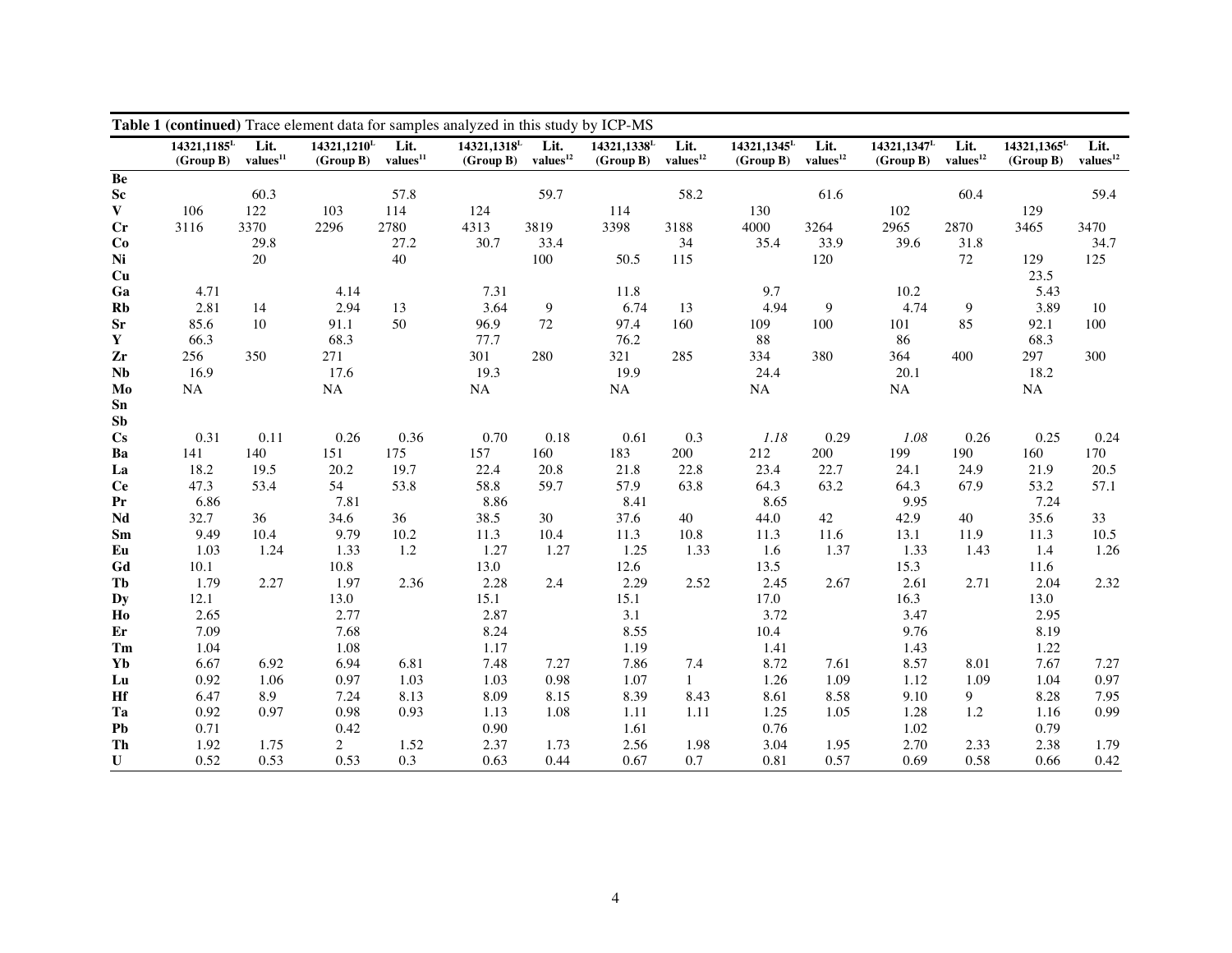|                        | Table 1 (continued) Trace element data for samples analyzed in this study by ICP-MS<br>14321,1448 <sup>s</sup> Lit.<br>14321,1429 <sup>L</sup><br>14321,9048 <sup>s</sup><br>14321,1449 <sup>S</sup> |                              |           |                              |                          |      |           |                              |                                      |                              |                                      |                              |                                 |      |
|------------------------|------------------------------------------------------------------------------------------------------------------------------------------------------------------------------------------------------|------------------------------|-----------|------------------------------|--------------------------|------|-----------|------------------------------|--------------------------------------|------------------------------|--------------------------------------|------------------------------|---------------------------------|------|
|                        | 14321,1425 <sup>L</sup><br>(Group B)                                                                                                                                                                 | Lit.<br>$\bold{values}^{12}$ | (Group B) | Lit.<br>$\bold{values}^{13}$ | (Group B) values $^{14}$ |      | (Group B) | Lit.<br>$\bold{values}^{14}$ | 14321,1535 <sup>s</sup><br>(Group B) | Lit.<br>$\bold{values}^{14}$ | 14321,1585 <sup>S</sup><br>(Group B) | Lit.<br>values <sup>14</sup> | $(Group B)$ values <sup>4</sup> | Lit. |
| Be                     |                                                                                                                                                                                                      |                              |           |                              | 1.29                     |      | 1.12      |                              | 1.06                                 |                              | 1.25                                 |                              | 1.39                            |      |
| Sc                     |                                                                                                                                                                                                      | 58.1                         |           | 61.3                         | 65.1                     | 59   | 68.4      | 61.5                         | 68.8                                 | 58.2                         | 58.2                                 | 59.2                         | 65.1                            | 60   |
| $\mathbf{V}$           | 102                                                                                                                                                                                                  |                              | 119       |                              | 148                      | 118  | 147       | 119                          | 125                                  | 112                          | 112                                  | 115                          | 109                             | 100  |
| Cr                     | 2470                                                                                                                                                                                                 | 3073                         | 2533      | 2975                         | 4027                     | 3840 | 2843      | 2690                         | 2308                                 | 3330                         | 2588                                 | 2790                         | 2566                            | 2532 |
| Co                     |                                                                                                                                                                                                      | 29.9                         |           | 37.4                         | 41.5                     | 34.9 | 33.4      | 26.2                         | 39.1                                 | 30.2                         | 38.4                                 | 30.4                         | 35.7                            | 27   |
| Ni                     |                                                                                                                                                                                                      | 80                           |           | 70                           | 37.1                     | 61   | 21        | <140                         | 42                                   | 48                           | 31                                   |                              | 30.2                            |      |
| Cu                     | 24.5                                                                                                                                                                                                 |                              | 57.2      |                              | 17.2                     |      | 23.8      |                              | 21.1                                 |                              | 22.5                                 |                              | 25.7                            |      |
| Ga                     | 5.32                                                                                                                                                                                                 |                              | 6.02      |                              | 3.94                     |      | 0.33      |                              | 10.5                                 |                              | 2.8                                  |                              | 3.68                            |      |
| Rb                     | 2.61                                                                                                                                                                                                 | 10                           | 2.59      | 10                           | 2.71                     |      | 2.83      |                              | 2.38                                 |                              | 2.57                                 |                              | 2.96                            |      |
| <b>Sr</b>              | 86.1                                                                                                                                                                                                 | 70                           | 100       | 84                           | 103                      |      | 125       |                              | 115                                  |                              | 105                                  |                              | 116                             |      |
| $\mathbf Y$            | 72.1                                                                                                                                                                                                 |                              | 84.0      |                              | 70.2                     |      | 97.5      |                              | 77.2                                 |                              | 85.2                                 |                              | 90.7                            |      |
| Zr                     | 300                                                                                                                                                                                                  | 370                          | 333       | 400                          | 292                      |      | 369       |                              | 318                                  |                              | 342                                  |                              | 382                             |      |
| <b>Nb</b>              | 19.6                                                                                                                                                                                                 |                              | 21.3      |                              | 17.9                     |      | 21.6      |                              | 18.9                                 |                              | 20.0                                 |                              | 22.8                            |      |
| Mo                     | NA                                                                                                                                                                                                   |                              | NA        |                              | 0.19                     |      | 0.17      |                              | 0.21                                 |                              | 0.18                                 |                              | 0.18                            |      |
| S <sub>n</sub>         |                                                                                                                                                                                                      |                              |           |                              | 0.07                     |      | 0.09      |                              | 0.23                                 |                              | 0.04                                 |                              | 0.05                            |      |
| Sb                     |                                                                                                                                                                                                      |                              |           |                              | 0.11                     |      | 0.06      |                              | 0.14                                 |                              | 0.05                                 |                              | 0.05                            |      |
| $\mathbf{C}\mathbf{s}$ | 0.26                                                                                                                                                                                                 | 0.11                         | 0.28      | 0.13                         | 0.12                     | 1.2  | 0.12      | $\leq$ 1                     | $0.08\,$                             | 0.6                          | $0.10\,$                             |                              | 0.11                            |      |
| Ba                     | 163                                                                                                                                                                                                  | 190                          | 186       | 190                          | 171                      | 210  | 195       | 190                          | 173                                  | 160                          | 174                                  | 180                          | 191                             | 150  |
| La                     | 21.4                                                                                                                                                                                                 | 23.7                         | 23.6      | 23.3                         | 23                       | 20.4 | 26.5      | 24.5                         | 23.1                                 | 20.3                         | 22.6                                 | 22.3                         | 25.2                            | 25   |
| <b>Ce</b>              | 56.2                                                                                                                                                                                                 | 60.9                         | 63.6      | 62.3                         | 57.9                     | 52   | 69        | 65                           | 61.3                                 | 53                           | 63.5                                 | 58.9                         | 69.4                            | 66   |
| Pr                     | 7.67                                                                                                                                                                                                 |                              | 9.03      |                              | 8.74                     |      | 10.2      |                              | 9.15                                 |                              | 9.15                                 |                              | 10.2                            |      |
| Nd                     | 35.9                                                                                                                                                                                                 | 39                           | 40.3      | 41                           | 37.7                     | 37   | 41.8      | 42                           | 37.3                                 | 32                           | 39.6                                 |                              | 43.2                            |      |
| Sm                     | 10.7                                                                                                                                                                                                 | 12                           | 12        | 12.1                         | 10.8                     | 10.5 | 12.4      | 12.1                         | 10.9                                 | 9.93                         | 12.2                                 | 11.1                         | 13.6                            | 12   |
| Eu                     | 1.01                                                                                                                                                                                                 | 1.37                         | 1.37      | 1.35                         | 1.28                     | 1.31 | 1.45      | 1.52                         | 1.38                                 | 1.33                         | 1.36                                 | 1.43                         | 1.41                            | 1.48 |
| Gd                     | 12.9                                                                                                                                                                                                 |                              | 13.2      |                              | 13.6                     |      | 15.5      |                              | 13.4                                 |                              | 13.9                                 |                              | 15.5                            |      |
| Tb                     | 2.30                                                                                                                                                                                                 | 2.63                         | 2.25      | 2.52                         | 2.30                     | 2.1  | 2.65      | 2.6                          | 2.43                                 | $\overline{c}$               | 2.47                                 | 2.1                          | 2.69                            | 2.56 |
| Dy                     | 13.6                                                                                                                                                                                                 |                              | 15.8      |                              | 15.1                     |      | 16.9      |                              | 15.5                                 |                              | 15.3                                 |                              | 16.7                            |      |
| Ho                     | 2.99                                                                                                                                                                                                 |                              | 3.49      |                              | 3.12                     |      | 3.52      |                              | 3.22                                 |                              | 3.23                                 |                              | 3.37                            |      |
| Er                     | 8.11                                                                                                                                                                                                 |                              | 9.13      |                              | 8.95                     |      | 9.95      |                              | 9.12                                 |                              | 8.89                                 |                              | 9.53                            |      |
| Tm                     | 1.13                                                                                                                                                                                                 |                              | 1.32      |                              | 1.28                     |      | 1.44      |                              | 1.32                                 |                              | 1.3                                  |                              | 1.35                            |      |
| Yb                     | 7.52                                                                                                                                                                                                 | 7.88                         | 8.32      | 7.93                         | 7.76                     | 6.6  | 8.84      | 7.9                          | 7.82                                 | 6.5                          | 7.79                                 | $\tau$                       | 8.40                            | 8.3  |
| Lu                     | 1.14                                                                                                                                                                                                 | 1.09                         | 1.18      | 1.11                         | 1.11                     | 0.92 | 1.28      | 0.99                         | 1.12                                 | 0.87                         | 1.09                                 | 0.94                         | 1.18                            | 1.31 |
| Hf                     | 7.74                                                                                                                                                                                                 | 8.64                         | 8.57      | 8.62                         | 7.85                     | 8.3  | 9.49      | 9.8                          | 8.24                                 | 8.1                          | 8.70                                 | 8.7                          | 9.08                            | 9.1  |
| Ta                     | 1.1                                                                                                                                                                                                  | 1.15                         | 1.22      | 1.15                         | 1.03                     | 0.92 | 1.23      | 1.05                         | 1.04                                 | 0.98                         | 1.08                                 | 0.98                         | 1.30                            | 1.3  |
| Pb                     | 0.85                                                                                                                                                                                                 |                              | 0.97      |                              | 2.54                     |      | 1.67      |                              | 1.15                                 |                              | 1.71                                 |                              | 1.17                            |      |
| Th                     | 2.36                                                                                                                                                                                                 | 2.04                         | 2.56      | 2.4                          | 2.25                     | 1.9  | 2.60      | 2.3                          | 2.28                                 | 1.9                          | 2.27                                 | 2.1                          | 2.61                            | 2.5  |
| $\mathbf U$            | 0.64                                                                                                                                                                                                 | 0.62                         | 0.66      | 0.58                         | 0.58                     | 1.1  | 0.68      | $\mathbf{1}$                 | 0.63                                 | 1.2                          | 0.59                                 | 1.3                          | 0.66                            |      |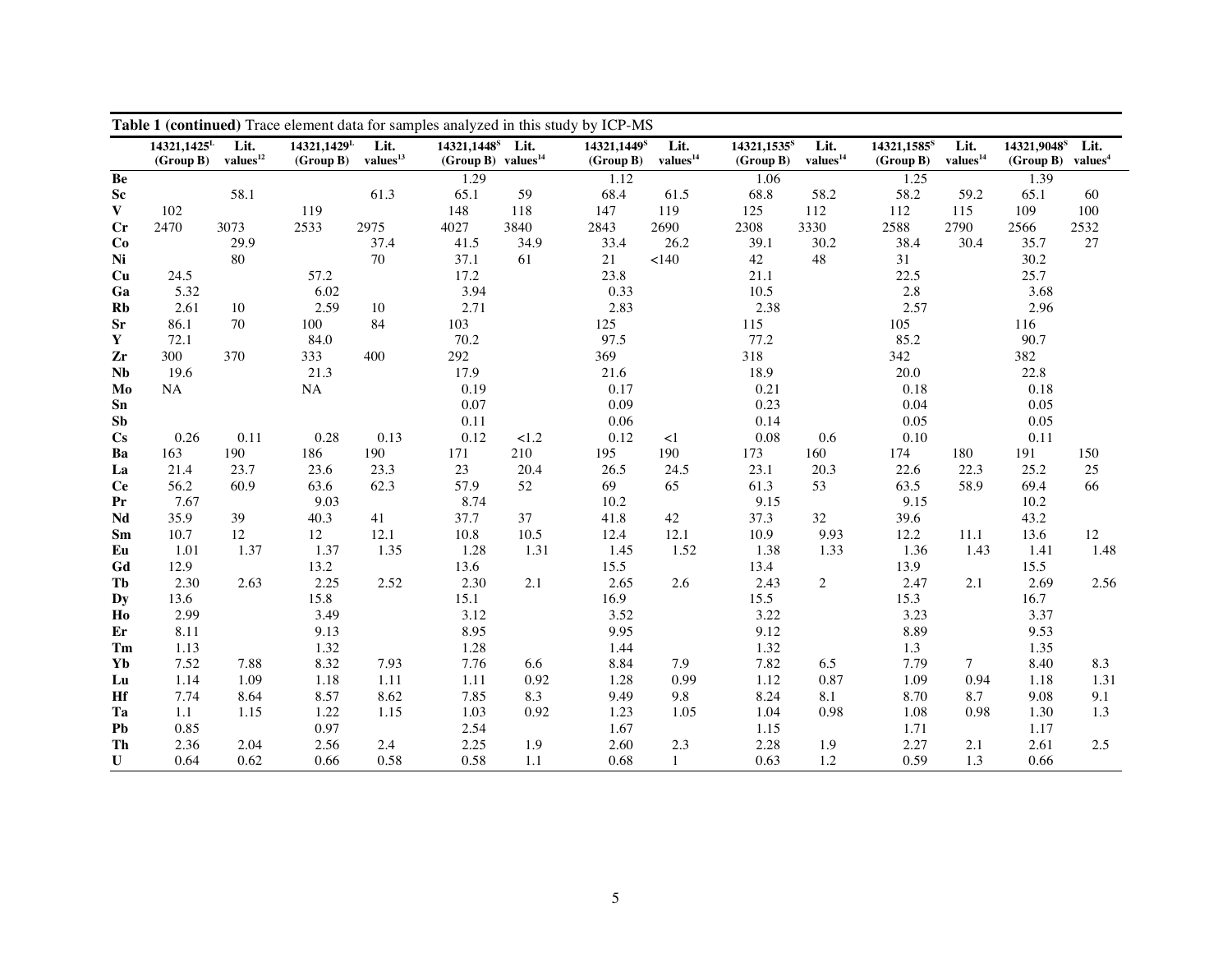|                        | Table 1 (continued) Trace element data for samples analyzed in this study by ICP-MS |                                   |                                      |                              |                                      |                              |                                      |                              |                                      |                              |                                      |                              |                                      |                              |
|------------------------|-------------------------------------------------------------------------------------|-----------------------------------|--------------------------------------|------------------------------|--------------------------------------|------------------------------|--------------------------------------|------------------------------|--------------------------------------|------------------------------|--------------------------------------|------------------------------|--------------------------------------|------------------------------|
|                        | 14053,240 <sup>s</sup><br>(Group C)                                                 | Lit.<br>values <sup>4,15,16</sup> | 14321,1344 <sup>L</sup><br>(Group C) | Lit.<br>$\bold{values}^{12}$ | 14321,1432 <sup>L</sup><br>(Group C) | Lit.<br>$\bold{values}^{12}$ | 14321,1524 <sup>S</sup><br>(Group C) | Lit.<br>$\bold{values}^{12}$ | 14321,1568 <sup>s</sup><br>(Group C) | Lit.<br>$\bold{values}^{12}$ | 14321,1573 <sup>8</sup><br>(Group C) | Lit.<br>values <sup>14</sup> | 14321,1578 <sup>S</sup><br>(Group C) | Lit.<br>values <sup>14</sup> |
| Be                     | 1.61                                                                                |                                   |                                      |                              |                                      |                              | 0.76                                 |                              | 0.72                                 |                              | 0.88                                 |                              | 0.48                                 |                              |
| ${\bf Sc}$             | 57.6                                                                                | 55                                |                                      | 59.7                         |                                      | 62                           | 62.9                                 | 60.8                         | 64.5                                 | 55.4                         | 61.8                                 | 59.5                         | 60.3                                 | 52.9                         |
| $\mathbf{V}$           | 110                                                                                 |                                   | 103                                  |                              | 124                                  |                              | 146                                  | 129                          | 122                                  | 119                          | 138                                  | 134                          | 132                                  | 131                          |
| $\mathbf{C}\mathbf{r}$ | 2120                                                                                | 2860                              | 3597                                 | 3386                         | 2729                                 | 2920                         | 2984                                 | 4230                         | 2977                                 | 3280                         | 3731                                 | 4040                         | 3821                                 | 3720                         |
| Co                     | 30.7                                                                                | 25                                | 34.9                                 | 34.6                         | $2\sqrt{l}$                          | 28                           | 48.7                                 | 39.5                         | 41.1                                 | 31.7                         | 42.9                                 | 35.4                         | 48.7                                 | 38.4                         |
| Ni                     | 20.5                                                                                | 14                                |                                      | 150                          |                                      |                              | 86.1                                 | 105                          | 61.6                                 | 50                           | 61.3                                 | 70                           | 80                                   | 73                           |
| Cu                     | 31.8                                                                                |                                   |                                      |                              |                                      |                              | 35.1                                 |                              | 21.7                                 |                              | 23.7                                 |                              | 21.8                                 |                              |
| Ga                     | 2.81                                                                                | 4.8                               | 9.07                                 |                              | 5.15                                 |                              | 3.97                                 |                              | 3.27                                 |                              | 3.86                                 |                              | 2.89                                 |                              |
| Rb                     | 2.58                                                                                | 2.1                               | 5.04                                 | 13                           | 1.55                                 | < 8                          | 1.83                                 |                              | 1.34                                 |                              | 1.65                                 |                              | 0.99                                 |                              |
| <b>Sr</b>              | 105                                                                                 | 98.6                              | 90.3                                 | 150                          | 83.2                                 | 60                           | 102                                  |                              | 69.7                                 |                              | 88.2                                 |                              | 56.5                                 |                              |
| $\mathbf Y$            | 64.5                                                                                | 54.7                              | 64.5                                 |                              | 50.9                                 |                              | 57.9                                 |                              | 39.9                                 |                              | 56                                   |                              | 28.3                                 |                              |
| Zr                     | 257                                                                                 | 215                               | 226                                  | 390                          | 191.4                                | 300                          | 208                                  |                              | 141                                  |                              | 202                                  |                              | 92.3                                 |                              |
| Nb                     | 19.2                                                                                | 15.7                              | 18.5                                 |                              | 14.5                                 |                              | 15.4                                 |                              | 10.8                                 |                              | 16.3                                 |                              | 7.45                                 |                              |
| Mo                     | 0.15                                                                                |                                   |                                      |                              |                                      |                              | 0.20                                 |                              | 0.17                                 |                              | 0.14                                 |                              | 0.16                                 |                              |
| ${\bf Sn}$             | 0.08                                                                                |                                   |                                      |                              |                                      |                              | 0.06                                 |                              | 0.03                                 |                              | 0.04                                 |                              | 0.02                                 |                              |
| Sb                     | bdl                                                                                 |                                   |                                      |                              |                                      |                              | 0.11                                 |                              | 0.03                                 |                              | $\Omega$                             |                              | 0.01                                 |                              |
| $\mathbf{C}\mathbf{s}$ | 0.15                                                                                |                                   | 0.88                                 | 0.26                         | 0.51                                 | 0.15                         | 0.11                                 | 0.5                          | $0.08\,$                             |                              | $0.08\,$                             |                              | 0.05                                 |                              |
| Ba                     | 176                                                                                 | 163                               | 165                                  | 180                          | 117                                  | 110                          | 125                                  |                              | 78.7                                 |                              | 121                                  |                              | 58.4                                 | $80\,$                       |
| La                     | 14.1                                                                                | 12.8                              | 15.2                                 | 21                           | 12.0                                 | 11.9                         | 12.8                                 | 11.7                         | 7.75                                 | 7.19                         | 11.5                                 | 11.7                         | 5.47                                 | 5.13                         |
| <b>Ce</b>              | 37.2                                                                                | 36.4                              | 39.7                                 | 58.4                         | 30.5                                 | 31.2                         | 32.0                                 | 28.4                         | 21.9                                 | 19                           | 32.1                                 | 30                           | 15.1                                 | 13.4                         |
| Pr                     | 5.25                                                                                |                                   | 5.98                                 |                              | 4.21                                 |                              | 4.55                                 |                              | 3.18                                 |                              | 4.64                                 |                              | 2.2                                  |                              |
| Nd                     | 23.6                                                                                | 22                                | 26.4                                 | 35                           | 20.5                                 | 18                           | 21.1                                 | 18                           | 15.2                                 |                              | 22.1                                 |                              | 11                                   |                              |
| Sm                     | 7.32                                                                                | 6.5                               | 7.59                                 | 10.7                         | 6.21                                 | 6.44                         | 6.43                                 | 6.08                         | 4.65                                 | 3.88                         | 6.74                                 | 6.03                         | 3.31                                 | 2.85                         |
| Eu                     | 1.20                                                                                | 1.23                              | 1.04                                 | 1.24                         | 0.93                                 | 1.03                         | 1.01                                 | 1.11                         | 0.70                                 | 0.71                         | 0.98                                 | 1.06                         | 0.52                                 | 0.59                         |
| ${\bf G} {\bf d}$      | 8.35                                                                                | 8.5                               | 8.25                                 |                              | 7.9                                  |                              | 8.23                                 |                              | 5.61                                 |                              | 8.14                                 |                              | 4.01                                 |                              |
| Tb                     | 1.48                                                                                | 1.62                              | 1.51                                 | 2.49                         | 1.48                                 | 1.48                         | 1.59                                 | 1.3                          | 1.05                                 | 0.7                          | 1.48                                 | 1.6                          | 0.77                                 | 0.79                         |
| <b>Dy</b>              | 9.86                                                                                | 11.1                              | 9.84                                 |                              | 9.9                                  |                              | 10.4                                 |                              | 6.92                                 |                              | 9.91                                 |                              | 5.16                                 |                              |
| H <sub>o</sub>         | 2.24                                                                                | 2.1                               | 2.28                                 |                              | 2.14                                 |                              | 2.33                                 |                              | 1.49                                 |                              | 2.10                                 |                              | 1.09                                 |                              |
| Er                     | 6.36                                                                                | 6.51                              | 6.48                                 |                              | 6.15                                 |                              | 6.86                                 |                              | 4.36                                 |                              | 6.24                                 |                              | 3.29                                 |                              |
| Tm                     | 0.92                                                                                |                                   | 0.95                                 |                              | 0.88                                 |                              | 0.93                                 |                              | 0.65                                 |                              | 0.92                                 |                              | $0.5\,$                              |                              |
| Yb                     | 6.21                                                                                | 6.1                               | 6.48                                 | 6.97                         | 6.11                                 | 5.7                          | 6.22                                 | 5.3                          | 4.28                                 | 3.6                          | 6.15                                 | 5.6                          | 3.44                                 | 2.9                          |
| Lu                     | 0.95                                                                                | 0.89                              | 0.86                                 | 1.07                         | 0.91                                 | 0.82                         | 0.97                                 | 0.75                         | 0.63                                 | 0.56                         | 0.86                                 | 0.79                         | 0.48                                 | 0.46                         |
| Hf                     | 6.53                                                                                | 9.8                               | 5.99                                 | 8.06                         | 5.10                                 | 5.02                         | 6.01                                 | 5.4                          | 3.51                                 | 3.4                          | 4.99                                 | 5.2                          | 2.53                                 | 2.3                          |
| Ta                     | 1.08                                                                                | 1.2                               | 1.10                                 | 1.03                         | 0.88                                 | 0.89                         | 1.05                                 | 0.74                         | 0.57                                 | 0.5                          | 0.82                                 | 0.77                         | 0.42                                 | 0.38                         |
| P <sub>b</sub>         | 1.14                                                                                |                                   | 0.92                                 |                              | 1.09                                 |                              | 1.38                                 |                              | 0.73                                 |                              | 0.92                                 |                              | 0.68                                 |                              |
| Th                     | 1.98                                                                                |                                   | 1.96                                 | 2.1                          | 1.73                                 | 1.46                         | 1.82                                 | 1.5                          | 1.12                                 | 0.9                          | 1.69                                 | 1.5                          | 0.88                                 | 0.7                          |
| $\mathbf U$            | 0.51                                                                                |                                   | 0.52                                 | 0.39                         | 0.51                                 | 0.32                         | 0.49                                 |                              | 0.31                                 |                              | 0.45                                 |                              | 0.22                                 |                              |

*Notes:* 1 = Chazey et al. (2003); 2 = Wilson (1998); 3 = Pearce et al. (1996) 4 = Dickinson et al. (1985); 5 = Taylor et al. (1972); 6 = Rose et al. (1972); 7 = Helmke et al. (1972); 8 = Brunfelt et al. (1972); 9 = Shervais et al. (1988); 10 = Neal and Taylor (1989); 11 = Shervais et al. (1985); 12 = Neal et al. (1988); 13 = Hughes et al. (1990); 14 = Neal et al. (1989b); 15 = Hubbard et al. (1972); 16 = Willis et al. (1972). S = Solution ICP-MS analysis; L = LA-ICP-MS analysis. Lit. value = Literature value; Ref. value = Reference value. TFB = Tridymite FerroBasalt. See text for discussion of errors. NA = Not Analyzed; bdl = below detection limit.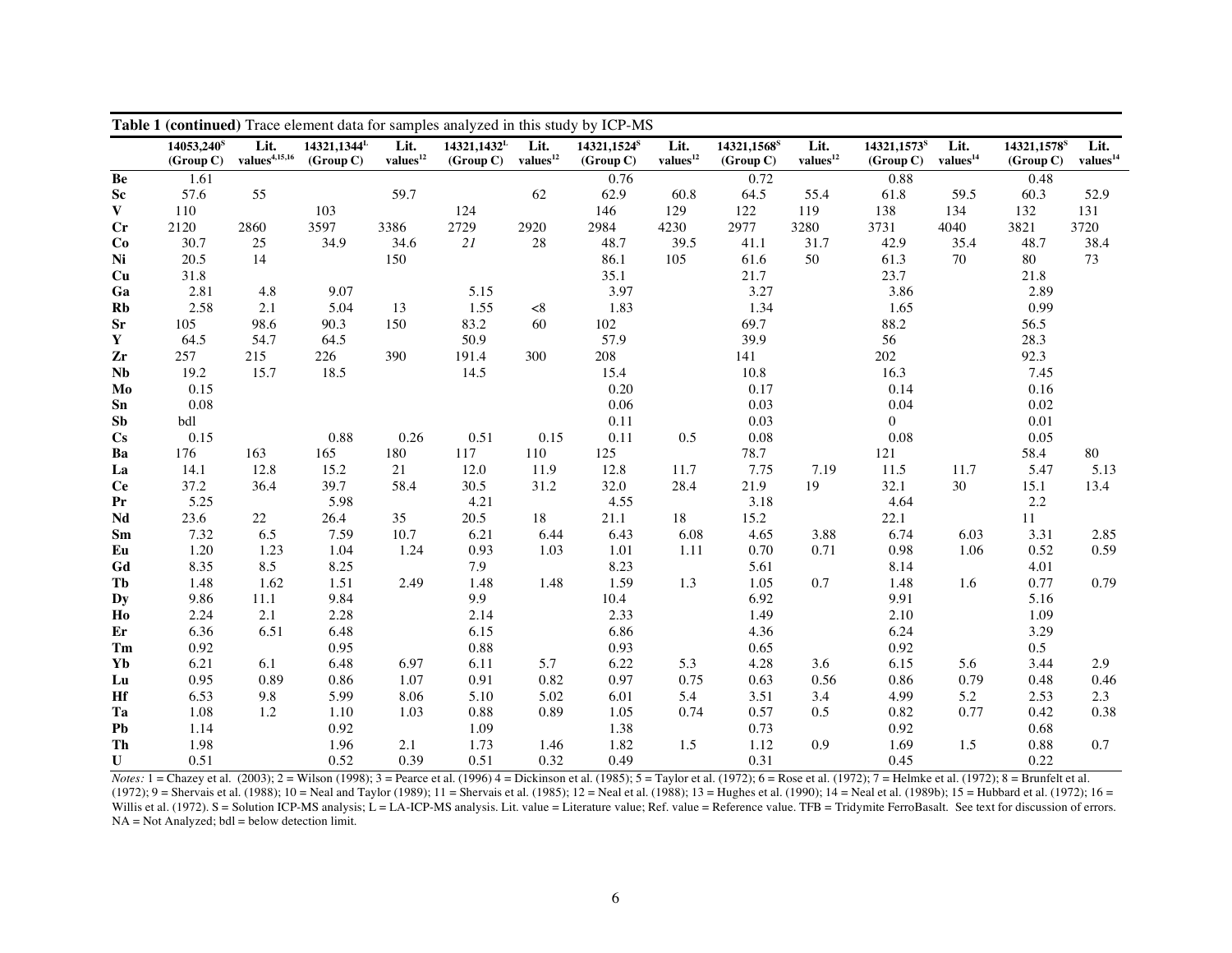

**FIGURE 1.** Map of Fra Mauro region depicting major impact craters. Northernmost portion of map lies just south of rim of Mare Imbrium. Produced from the Clementine 750 nm data set.

ITE-rich groups (1 through 4) could be generated by a parental magma similar in composition to that of their most ITE-depleted basalts (Group 5) assimilating varying amounts of a KREEP component. Shervais et al. (1985) also invoked KREEP assimilation to generate their most ITE-rich basalts, but suggested different degrees of partial melting of at least two sources could not be ruled out for the other basaltic compositions. Both studies treated assimilation as a bulk mixing process between an ITE-depleted parent magma and a KREEP component.

Neal et al. (1988, 1989a, 1989b) concluded that as more data became available, the Apollo 14 high-Al basalts would prove to form a continuum of compositions rather than discrete groups (Fig. 2b). These authors modeled this continuum using a single parental magma (the sample with the lowest ITE abundances -14321,1422) that experienced combined assimilation of KREEP (composition similar to Apollo 15 KREEP basalt 15386; Vaniman and Papike 1980) and fractional crystallization (AFC; DePaolo 1981). However, Shih and Nyquist (1989a, 1989b) concluded that the variability of *Mg* [molar Mg/(Mg+Fe)] with trace-element contents, coupled with the varying ages of the basalts, negated a single parental magma for these basalts (Fig. 3). Dasch et al. (1987) reported that virtually all the basalts lie on a single radiogenic growth curve from a primitive lunar initial at 4.56 Ga and with the source having  $Rb/Sr = 0.021$ . This relationship suggested that the Apollo 14 high-Al basalts were related by a single source that melted and erupted onto the surface at different times. Neal and Taylor (1990) incorporated this information into a revised AFC model and suggested the basalts were the products of three distinct magmatic events (at 4.3, 4.1, and 3.9 Ga) with each event following essentially the same petrogenetic pathway, namely different degrees of KREEP contamination through AFC of an ITE-depleted parental magma.

Dasch et al. (1987) also reported Sm-Nd isochrons for the



**FIGURE 2.** Relationship between La and Hf in Apollo 14 high-Al basalts. (a) Data from Dickinson et al. (1985) that define basalt Groups 1-5, and from Shervais et al. (1985) for the 14321-type, 14053-type, LREE-depleted, and the TFB (Tridymite FerroBasalt); (**b**) all data are plotted (Shervais et al. 1985; Dickinson et al. 1985; Neal et al. 1988, 1989b; this study). See text for discussion.

Apollo 14 high-Al basalts and noted that the ages thus derived were younger than those derived using Rb-Sr data. However, the errors associated with the Sm-Nd ages were large such that they are essentially indistinguishable from the Rb-Sr ages. Dasch et al. (1987) concluded this was a function of the small range in Sm/Nd ratios exhibited by the different mineral fractions used to construct the isochrons, which was magnified by the relatively poor precision on each Sm-Nd determination. Snyder et al. (2000) and Snyder and Taylor (2000, 2001) suggested that the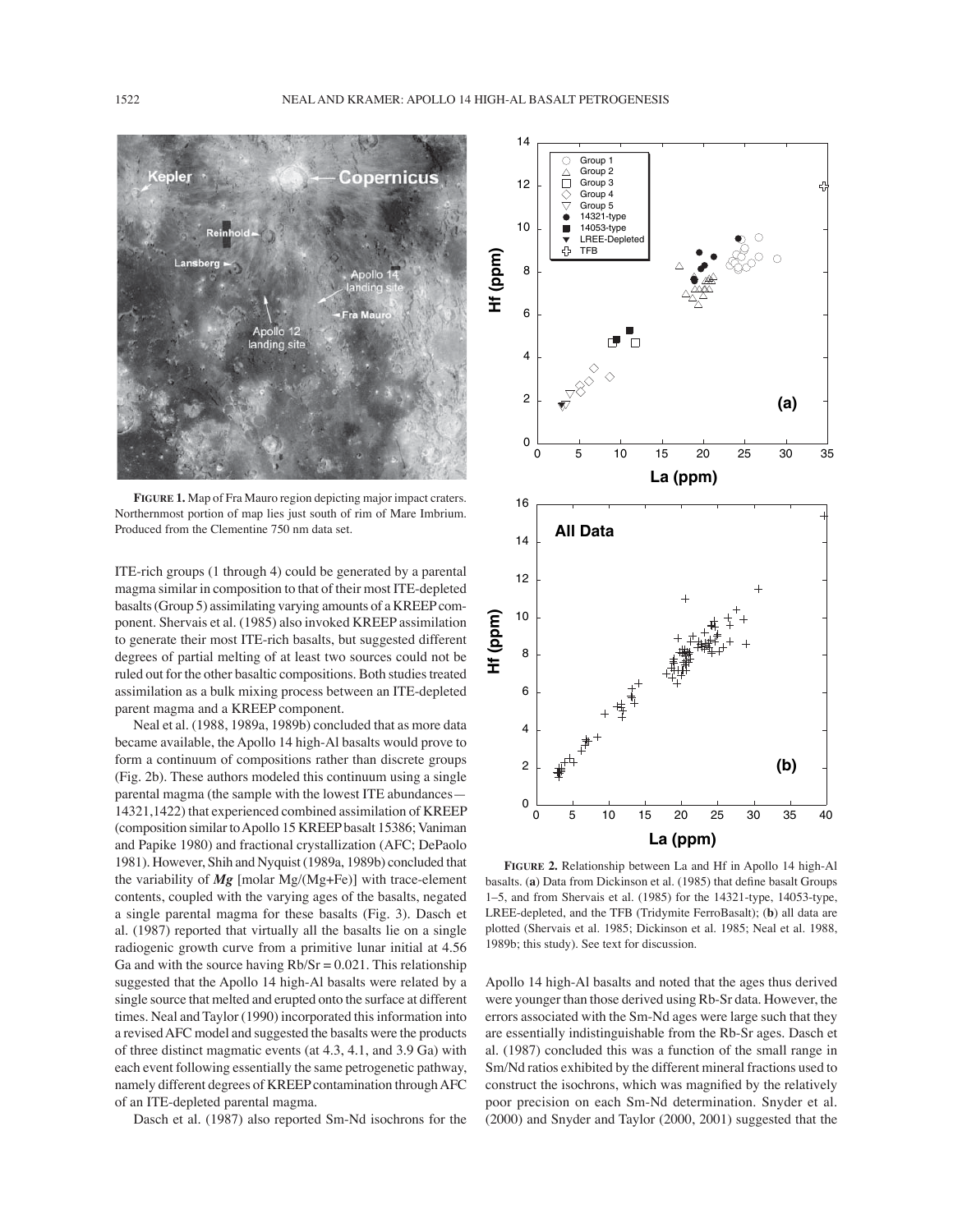

**FIGURE 3.** Relationship between **Mg** [molar Mg/(Mg + Fe)] and La (after Shih and Nyquist 1989a, 1989b) with the basalts depicted using the new classification proposed here. Data sources are as in Figure 2 along with Hubbard et al. (1972).

apparent age differences reflected a weighted average of target lithologies, such that the Apollo 14 high-Al basalts are, in fact, impact melts. They proposed that the discrepancy between Rb-Sr and Sm-Nd ages was produced by complete reequilibration of the Sm-Nd system as the impact melt cooled, but only partial reequilibration of the Rb-Sr system.

In this paper, we report new analyses of high-Al basalts that were analyzed originally by instrumental neutron activation (INA). We have analyzed these using inductively coupled plasma mass spectrometry (ICP-MS), which quantifies the petrogenetically significant elements Zr, Y, and Nb. The majority of basalt samples are clasts that have been extracted from Apollo 14 breccia 14321 (e.g., Grieve et al. 1975; Duncan et al. 1975). These data are used in a re-investigation of Apollo 14 high-Al basalt petrogenesis and, as depicted in Figure 3, these basalts could be subdivided into 3 groups, which correlate with current age data (e.g., Papanastassiou and Wasserburg 1971; Compston et al. 1971, 1972; Dasch et al. 1987; see below). The new data reported here clearly confirm the presence of at least three distinct groups of Apollo 14 high-Al basalts that were derived from distinct source regions at different times.

### **METHODS**

basalt clasts from breccia 14321, which had been fused for major-element analysis by electron microprobe and were previously analyzed by Shervais et al. (1985) and Neal et al. (1988) using INA, were analyzed by laser ablation (LA) ICP-MS. Using LA-ICP-MS, the fused glass of the tridymite ferrobasalt 14321,1162 (Shervais et al. 1985), and two previously reported olivine vitrophyre clasts (Shervais et al. 1988; Neal and Taylor 1989) were also analyzed: 14321, 1180 by LA-ICP-MS and 14321,1539 by solution ICP-MS.

Sample digestion, preparation, and solution ICP-MS analytical procedures are detailed in Neal (2001). The final data are calculated following the method modified after Jenner et al. (1990) and reported in Neal (2001). Each of the 15 samples analyzed by solution were replicated five times (with each replicate being analyzed four times) to demonstrate reproducibility. The reference materials BHVO-1 and BHVO-2 were analyzed with the samples to check for accuracy (Table 1). The 18 fused glass samples analyzed using LA-ICP-MS were created by CRN at the University of Tennessee using the method of Brown (1977) and described by Neal et al. (1988). The bulk sample used for INA was crushed and fused and for all preparations; it was impossible to exclude the mesostasis phases from the sample analysis. The VG LaserProbe used at the University of Notre Dame was a quadrupled infrared (1064 nm) Nd:YAG laser with an emission radiation set at 266 nm, which produced 20 μm diameter ablation pits in the sample. The liberated particles were carried by argon to the plasma. Raw counts were converted into final concentrations using the LAMTRACE data reduction software of Dr. Simon Jackson of Macquarie University, Sydney, Australia (Jackson et al. 1997), with the CaO, determined by electron microprobe (Neal et al. 1988, 1989b), as the internal standard. The NIST glass 612 (Pearce et al. 1997) was used as the calibration standard.

### **RESULTS**

Table 1<sup>1</sup> lists the concentrations of elements in each sample as obtained at the Notre Dame ICP-MS facility. The ICP-MS data are in general agreement with previously published values obtained by INA (excluding sample  $14168$  -see below). The errors associated with some of the lighter elements (Li, Be, Sc, V, Cr, Cu, Ni, Zr) were occasionally greater than 10%, although where applicable, their averaged values agreed closely with previously published data. Furthermore, reference material data collected during sample analysis give the accepted values for these elements. For the most part, however, errors were usually better than 10% (and mostly better than 5%) and also better than the quoted errors associated with INA analyses. Throughout most of the analyses of these samples, there was a significant molecular interference on Sc and Ni during some runs that was not noticed until the analyses were complete. Therefore, we only report ICP-MS data for these elements when we could demonstrate (through monitoring of CeO) that such interferences were minimal (i.e., oxides were <1%).

The previous INA results reported no more than 22 trace elements (cf. Dickinson et al. 1985; Shervais et al. 1985; Neal et al. 1988, 1989b). We can now confidently report up to 35 trace elements when analyzed by solution ICP-MS and up to 31 trace elements using laser-ablation ICP-MS. Most significantly, our ICP-MS data have quantified petrogenetically important elements (i.e., Zr, Y, and Nb), the abundances of which were heretofore

The reader is referred to Dickinson et al. (1985), Shervais et al. (1985), and Neal et al. (1988, 1989b) for petrographic descriptions of the Apollo 14 high-Al basalts, to Shervais et al. (1988) and Neal and Taylor (1989) for the petrography of the olivine vitrophyres, to Ryder (1985 and references therein) for the petrography of KREEP basalt 15386, to Warner et al. (1980) for the petrography of breccia 14168, and to Longhi et al. (1972) for the petrography of 14310 and 14072. For this study, eleven Apollo 14 high-Al basalts, the basaltic impact melt 14310 (Green et al. 1972; Walker et al. 1972; Ringwood et al. 1972; Morgan et al. 1972), Apollo 14 KREEP breccia matrix from 14168,34, and KREEP basalt 15386,48 (see also Neal and Kramer 2003) were analyzed by solution ICP-MS at University of Notre Dame (see www.nd.edu/~icpmslab for full details). Fourteen Apollo 14 high-Al

<sup>&</sup>lt;sup>1</sup> Deposit item AM-06-029, Table 1 (trace element data for samples analyzed in this study by ICP-MS). Deposit items are available two ways: For a paper copy contact the Business Office of the Mineralogical Society of America (see inside front cover of recent issue) for price information. For an electronic copy visit the MSA web site at http://www.minsocam.org, go to the American Mineralogist Contents, find the table of contents for the specific volume/issue wanted, and then click on the deposit link there.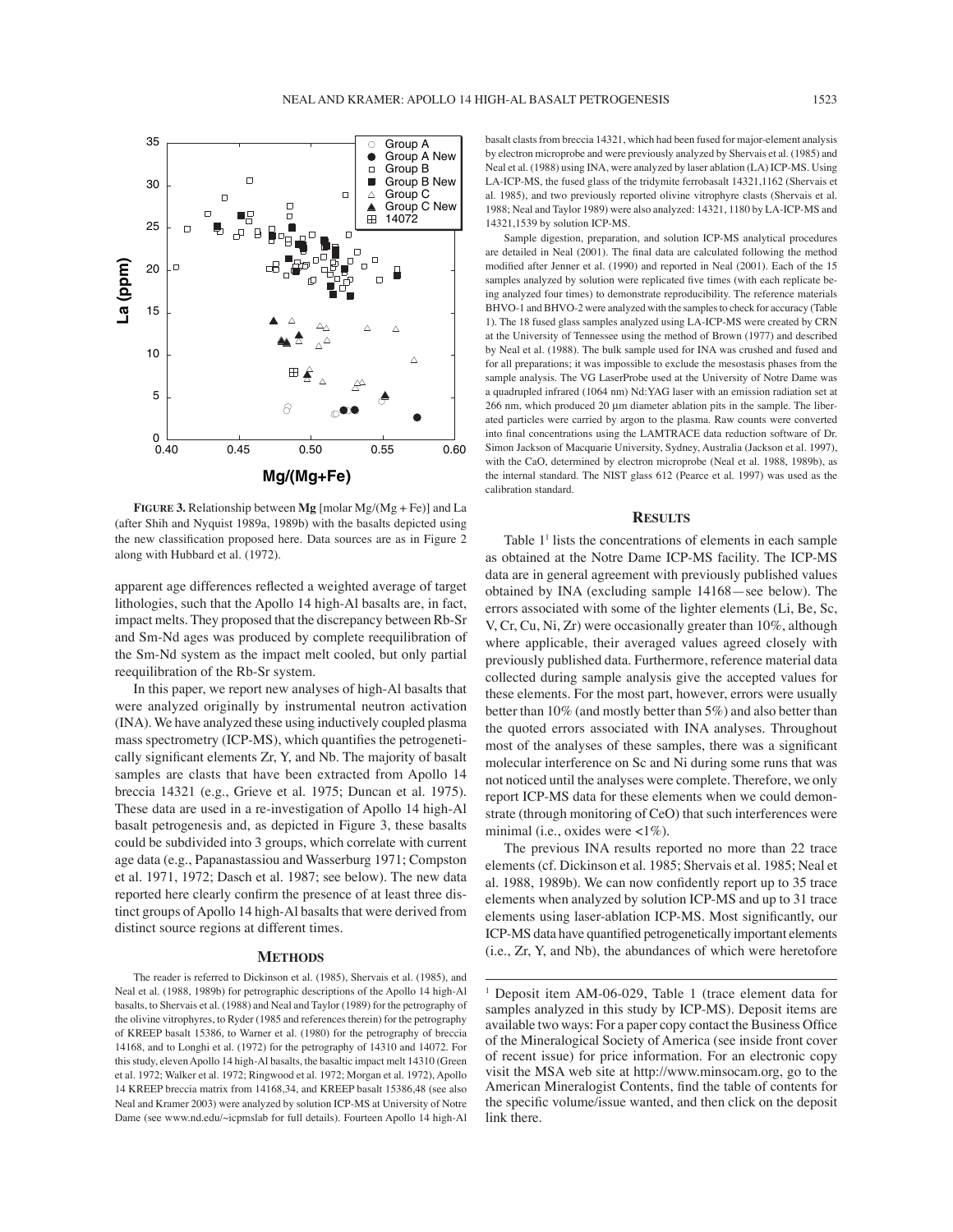not known in the Apollo 14 high-Al basalts.

Elemental ratios (i.e., Zr/Y and Nb/Ce) divide the Apollo 14 high-Al basalts into three distinct groups (Fig. 4), which are designated Group A (Nb/Ce  $> 0.69$ ), Group B (Nb/Ce  $< 0.4$ ), and Group C (Nb/Ce between 0.45 and 0.55). Basalt 14072 has a Nb/Ce ratio of 0.64 and plots between Groups A and C basalts in Figure 4. On the basis of present data, these groups appear to have been derived at different times. Using the classifications of Dickinson et al. (1985): the oldest basalts (~4.3 Ga) comprise Groups 4 and 5 (hereafter referred to as Group A); the intermediate age basalts  $(\sim 4.1 \text{ Ga})$  comprise Groups 1 and 2 (hereafter called Group B); and the youngest basalts  $(\sim 3.9 \text{ Ga})$  comprise Group 3 basalts (referred to now as Group C).

The different groups of Apollo 14 high-Al basalts have distinctive chondrite-normalized trace-element profiles (Figs. 5a–5c). Group A basalts and 14072 exhibit Nb-Ta "humps" (Fig. 5a) that are absent in the profiles of Group B and Group C basalts (Figs. 5b and 5c). 14072 also exhibits a slight elevation of Zr and Hf, which is not seen in the Group A and Group B basalts, although Zr and Hf are slightly elevated in the profiles of Group C basalts (Fig. 5c). Group A basalts are depleted in the highly incompatible elements (Fig. 5a) and are depleted in most trace elements relative to Group B and Group C basalts. Group B basalts form a relatively tight cluster of subparallel profiles (Fig. 5b). Group C basalts exhibit more variation in relative abundance (Fig. 5c), which is also exhibited in elemental ratios (see below). All of the basalts exhibit negative anomalies at Sr and Eu (both indicative of plagioclase fractionation). There is also a slight negative Y anomaly in these basalts, which suggests clinopyroxene may have been retained in the source(s).

Dickinson et al. (1985) previously had analyzed a basalt clast from 14168. Warner et al. (1980) analyzed the same sample (subsample number 38). Both described the basalt as having a very high K<sub>2</sub>O content (0.57 wt%), but relatively low REE abundances (15× chondritic). The sample allocated for our analysis



**FIGURE 4.** The new data presented in this paper for the Apollo 14 high-Al basalts subdivide these basalts into 3 groups when Nb/Ce is plotted against Zr/Y. One sample, 14072, falls between Groups A and C.

of 14168 (Table 1) was of the breccia matrix, as demonstrated by the companion thin section 14168,44. This sample contains much higher REE contents  $(\sim 100 \times$  chondrites), and a profile resembling KREEP (Fig. 5d). The microfractured crystals and glassy texture of 14168,44, and its chemical similarity with known impact melt rocks (see below), classifies this sample as an impact melt breccia.

The composition of KREEP basalt 15386 (subsample 48) has



FIGURE 5. Chondrite-normalized trace-element profiles for (a) Group A high-Al basalts; (**b**) Group B high-Al basalts (a legend is not included for reasons of clarity; 18 clasts of similar composition are plotted - see Table 1 for the sample numbers); (**c**) Group C high-Al basalts; (**d**) KREEP-rich rocks from Apollo 14 and KREEP basalt 15386,48 (Bx = Breccia; Ol. Vit. = Olivine Vitrophyre; Trid. Ferrobslt. = Tridymite Ferrobasalt; urKREEP composition is from Warren and Wasson 1979). Normalizing values are from Anders and Grevesse (1989).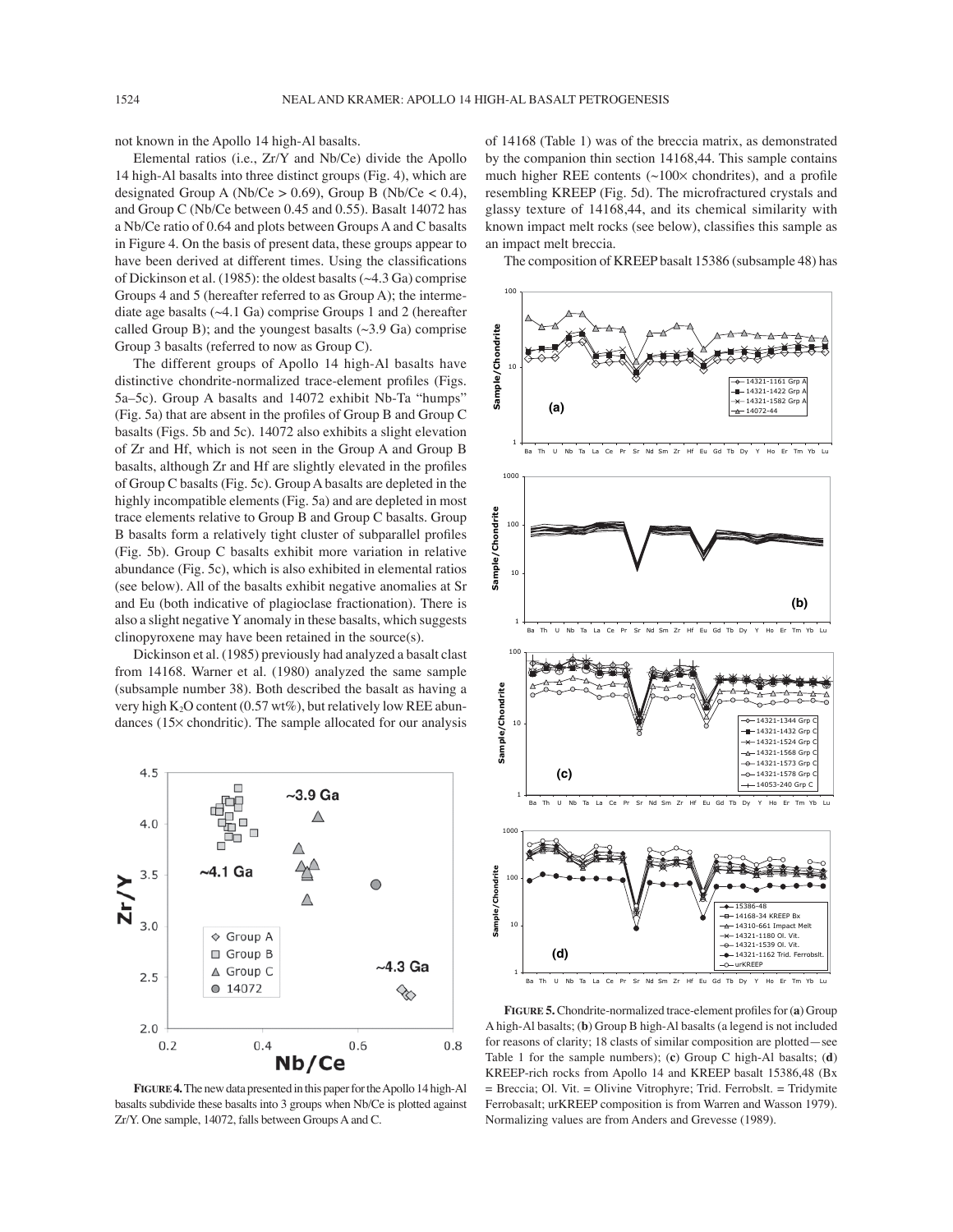been reported by Neal and Kramer (2003). The new analysis is similar to the whole-rock composition reported for 15386,1 by Rhodes and Hubbard (1973), Hubbard et al. (1974), Nyquist et al. (1974), and Wiesmann and Hubbard (1975). Elemental levels are generally higher than those reported by Warren and Wasson (1978) and Warren et al. (1978) for 15386,19 and 15386,56, respectively. The chondrite-normalized incompatible element profile of impact melt 14310 is subparallel to our analysis of 15386,48 although abundances of the former are slightly lower overall (Fig. 5d).

The olivine vitrophyres (14321,1180 and -,1539) have abundances lower than KREEP basalt 15386, but exhibit normalized profiles that are parallel to that sample (Fig. 5d). The tridymite ferrobasalt 14321,1162 also exhibits a C1 normalized profile that more closely resembles the high-Al mare basalts, but is distinguished by its low *Mg* (0.34).

## **DISCUSSION**

### **Major elements**

The major-element distributions of the Apollo 14 high-Al basalts reflect differences in source mineralogy and degree of partial melting among the various groups. Figures 6a–6f show the major element data for the Apollo 14 high-Al basalts as reported in the literature. The basalts have been divided into the three groups as defined in this paper. There are few coherent trends evident in these data, although some general observations can be made. For example, the Group B basalts generally have the lowest contents of MgO and Cr contents (Fig. 6c) and the highest abundances of  $Al_2O_3$ , CaO, Na<sub>2</sub>O, and K<sub>2</sub>O (Figs. 6b, 6d, 6e, and 6f). This is broadly consistent with their having the highest ITE abundances. Similarly, Group A basalts (with the lowest ITE abundances) generally have the highest MgO and Cr (Fig. 6c), and the lowest  $Al_2O_3$  and  $K_2O$  contents. For example, the sample with the highest MgO content (14321,1161) contains the lowest La abundance of the Group A basalts. However, the Group C basalt with the highest MgO content (14321,1149) does not contain the lowest La abundance of basalts that form this group. Interestingly, the Group B basalts do not contain the highest TiO<sub>2</sub> contents, as would be expected if the major elements are produced by simple crystal fractionation; this distinction belongs to the Group A basalts (Fig. 6a), which on the basis of ITE abundances, are the least evolved, although a Group C basalt (14321, 1149) contains the highest  $TiO<sub>2</sub>$  content (3.94 wt%).

## **Impact melts or pristine basalts?**

Although basaltic impact melts have been recognized at the Apollo 14 site (e.g., 14310–Green et al. 1972; Walker et al. 1972; Ringwood et al. 1972, Morgan et al. 1972; also olivine vitrophyres—e.g., Shervais et al. 1988; Neal and Taylor 1989), these generally have unique compositions relative to the high-Al basalts (Fig. 4; Table 1). As noted above, Snyder et al. (2000) and Snyder and Taylor (2000, 2001) argued on the basis of Sr-Nd isotope systematics that the Apollo 14 high-Al basalts were impact melts. They concluded that if the  $I_{S_r}$  of the basalts were recalculated assuming they actually had formed at 3.9 Ga (the time of the proposed lunar cataclysm - see Ryder 2002, and references therein), they would lie on a mixing line between Ferroan Anorthosites (FAN) and KREEP, thereby showing the high-Al basalts to be impact melts. We have attempted to reproduce this work using the Sr-isotope data of FAN 60025 (Carlson and Lugmair 1988) and KREEP basalt 15386 (Nyquist et al. 1974). In this simple mixing model (Fig. 7), KREEP is mixed with the FAN component in 5% increments, with all  $87Sr/86Sr$  ratios calculated for an age of 3.9 Ga. As can be seen, the majority of the high-Al basalt clasts lie above this mixing line and do not form a linear array.

Ridley (1975) and Warren et al. (1997) had concluded that these basalts were pristine on the basis of low siderophile-element contents. Furthermore, Hagerty et al. (2001, 2002, 2003, 2005) analyzed individual minerals in the high-Al basalts, and showed that olivine and plagioclase in these basalts reflected the whole-rock composition, concluding that whole-rock analyses of high-Al basalts are representative, and that the spread of Apollo 14 high-Al basalt data is not the result of short-range unmixing (cf. Haskin and Korotev 1977; Lindstrom and Haskin 1978). Hagerty et al. (2001, 2002, 2003, 2005) also showed through, for example, the Ni contents of olivines that these phenocrysts are early-forming crystals in a pristine fractionating magma, with the low non-volatile/volatile ratio Ba/Rb adding further support to the contention that the high-Al basalts are pristine mare basalts.

To emphasize further the argument for the pristine nature of the high-Al basalts, we show they are compositionally distinct from known impact melts (Fig. 8). Of the many high-Al basalts analyzed by various authors, only three samples plot near known basaltic impact melt 14310. These are the matrix from KREEP breccia 14168, which is formed by impact activity, and the olivine vitrophyres 14321,1180 and 14321,1539 (Fig. 8) (Shervais et al. 1988; Neal and Taylor 1989), which have been shown to be impact melts (Neal et al. 2005). On the basis of these relationships, we conclude that the Apollo 14 high-Al mare basalts are pristine lunar volcanic products and not melts generated by meteorite impact, consistent with the conclusions of Ridley (1975), Warren et al. (1997), and Hagerty et al. (2001, 2002, 2003, 2005).

### **ìGroupsî of Apollo 14 high-Al basalts**

Elemental correlations of the Apollo 14 high-Al basalts define linear trends if only the REEs and/or other ITEs are plotted (see Fig. 2). Although this was modeled by 60% fractional crystallization and 13.2% KREEP assimilation (*r* = 0.22) by Neal et al. (1988, 1989b), such a linear trend also could be generated by simple two-component mixing between a low ITE basalt and KREEP, as could happen during an impact event (cf. Snyder et al. 2000; Snyder and Taylor 2000, 2001). It was Dasch et al. (1987) and Shih and Nyquist (1989a, 1989b) who showed a single event was not responsible for generating the Apollo 14 high-Al basalts (see Fig. 3). Kramer and Neal (2003) showed that simple element-element plots involving ITEs and compatible trace elements (CTEs) divide these basalts into three distinct compositional (and age) groups (Fig. 7) and modeled each group via a parent assimilating a KREEP component while undergoing fractional crystallization. This scenario was similar to the cyclic model proposed by Neal and Taylor (1990), but each parental basalt was derived by different degrees of partial melting of the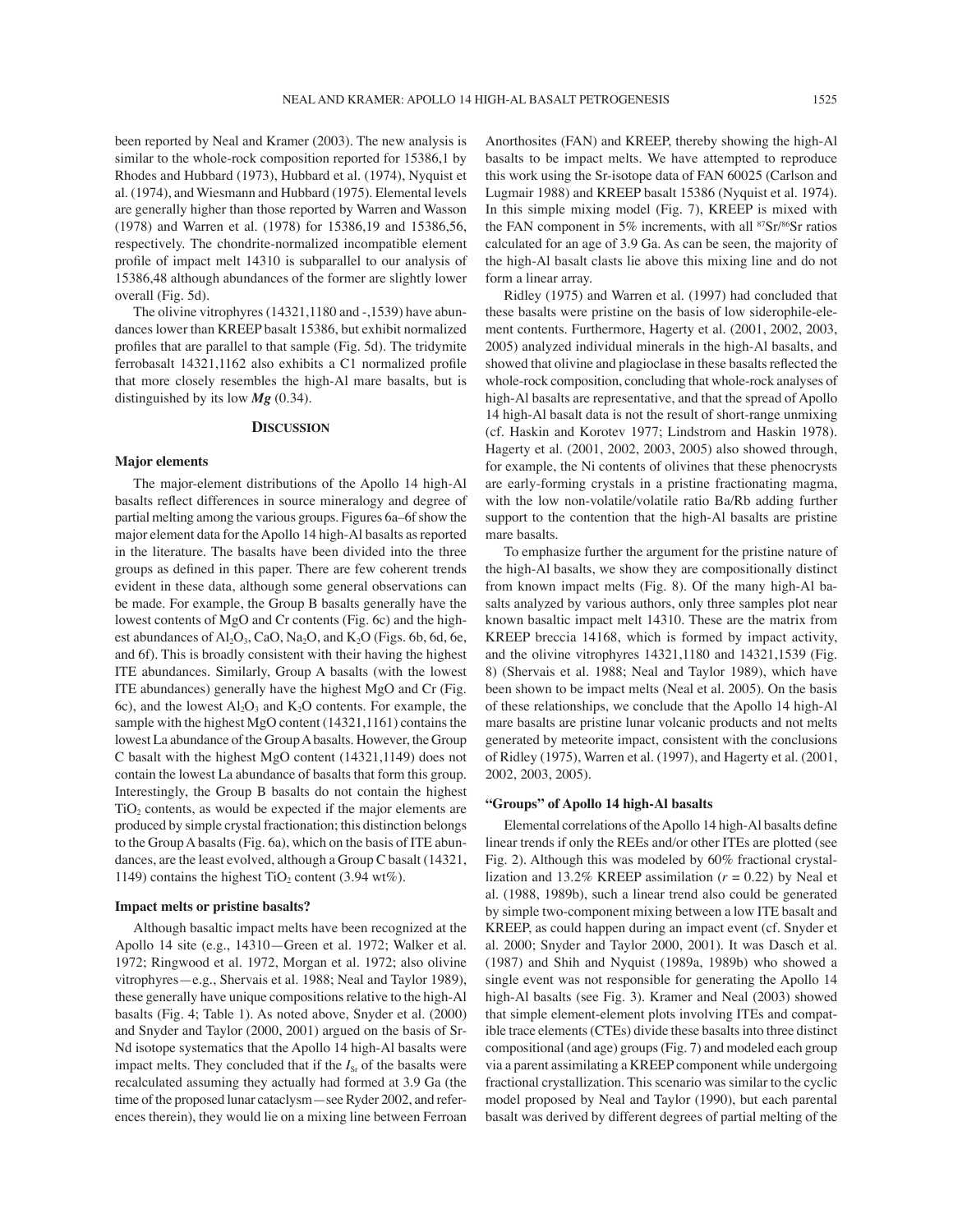![](_page_11_Figure_2.jpeg)

FIGURE 6. Major- and minor-element chemistry of the three groups of Apollo 14 high-Al basalts defined in this paper and 14072 plotted against MgO. Data sources are as in Figures 2 and 3.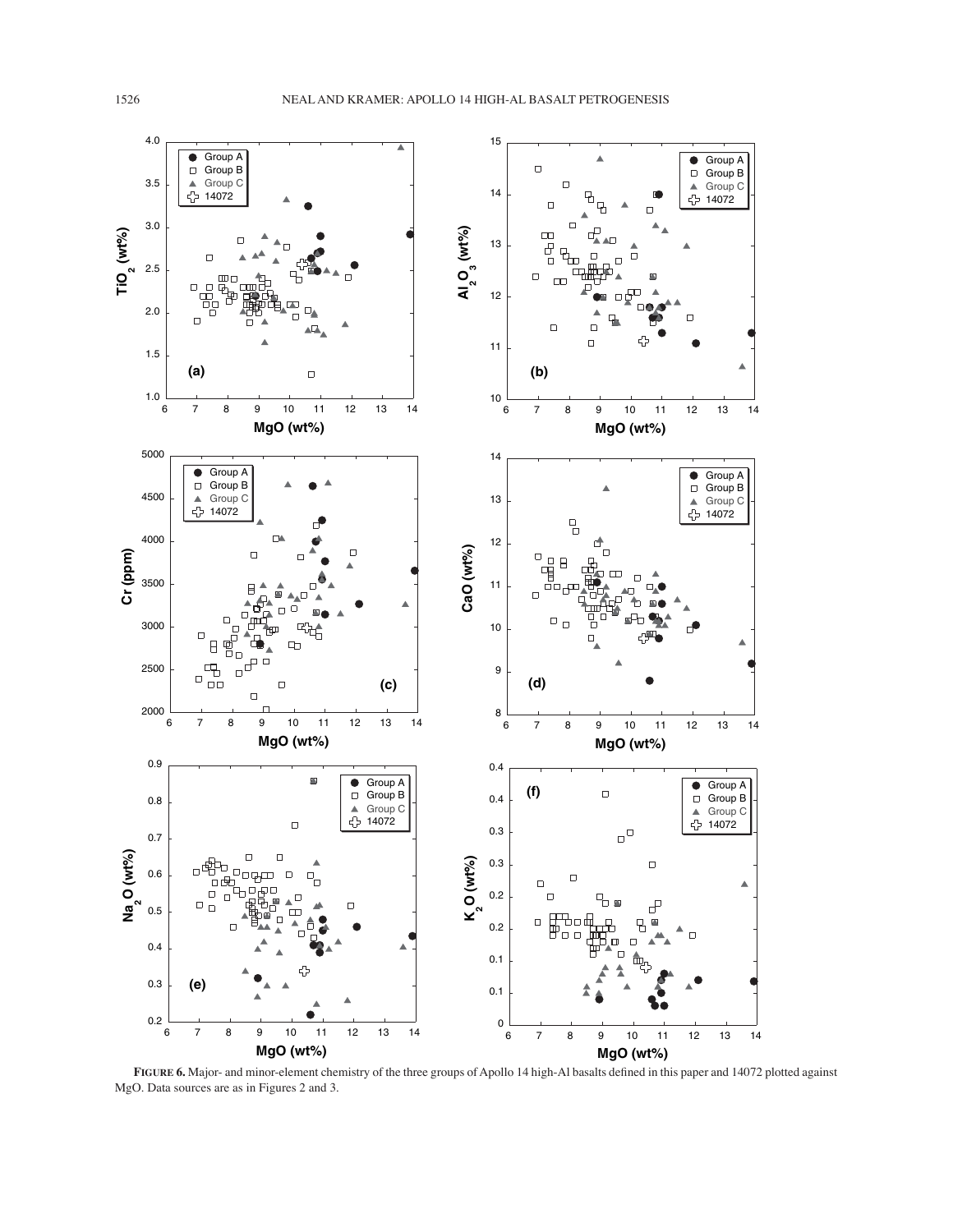![](_page_12_Figure_1.jpeg)

FIGURE 7. Mixing calculations using <sup>87</sup>Rb/<sup>86</sup>Sr and <sup>87</sup>Sr/<sup>86</sup>Sr to test the impact hypothesis for the generation of Apollo 14 high-Al basalts proposed by Snyder et al. (2000) and Snyder and Taylor (2000, 2001). The 87Sr/86Sr ratios of all data were recalculated to 3.9 Ga using the compositions of anorthosite 60025 (Carlson and Lugmair 1988), 15386 KREEP basalt (Nyquist et al. 1974), which was used in the calculations but for reasons of clarity is not plotted, and the Apollo 14 high-Al basalts from Papanastassiou and Wasserburg (1971), Compston et al. (1971, 1972), and Dasch et al. (1987). Tick marks on the mixing line represent 5% mixing increments.

same source. Further examination has revealed that each group requires a separate source (Kramer and Neal 2005), as indicated by ITE ratios, and also consistent with the conclusions of Hagerty et al. (2005), which were based upon La/Yb ratios. For example, in Figure 9, ITE ratios are plotted using elements that do not substantially fractionate from each other during low-pressure (shallow) partial melting or fractional crystallization of the observed phenocryst phases in the Apollo 14 high-Al basalts. These elements have similar incompatibilities as observed on normalized element plots (see Fig. 4). Basalts with similar ratios of these elements would have been derived from a common source and three distinct groups are evident in Figure 9, where ratios of elements of similar incompatibility (e.g., Sun and McDonough 1989; McDonough and Sun 1995) are plotted. The groupings, by no coincidence, fall into the compositional/chronological groups outlined above and, unlike our previous interpretation (Kramer and Neal 2003), the diverse Nb/Ce and La/Ta values indicate there are three distinct source regions.

Basalt sample 14072 is a large (45 g) pristine high-Al mare basalt (El Goresy et al. 1972a, 1972b). Previously reported ITE compositions of 14072 (Neal 2001) would group it together with 14053 as a Group C basalt, although Dickinson et al. (1985) considered its ITE composition placed it within their Group 4 (our Group A). Strontium-isotopic data dates the sample at 4.00  $\pm$  0.08 Ga with an  $I_{\rm Sr}$  of 0.69933  $\pm$  7 (Dasch et al. 1987), and 3.99  $\pm$  0.09 Ga with an  $I_{\rm Sr}$  of 0.69927  $\pm$  7 (Compston et al. 1971). The age and *I*<sub>Sr</sub> for 14072 are within error of 14053 (Papanastassiou and Wasserburg 1971; Compston et al. 1972), but the Nb/Ce and

![](_page_12_Figure_5.jpeg)

**FIGURE 8.** Plot of La vs. Cr for the Apollo 14 high-Al basalts depicting those samples analyzed in this study and comparing them with literature data. Sources of the published data are as in Figure 2. This simple element-element plot demonstrates the compositional distinction between the Apollo 14 high-Al basalts and impact-generated lithologies.

La/Ta values for 14072 are intermediate between Groups A and C, such that 14072 is unlikely to share a common source with these two basalt groups (Fig. 9). Based on this evidence, we believe that 14072 may represent another high-Al group. However, due to the lack of other basalts of similar composition, we have not conducted quantitative modeling of this sample here.

# **Petrogenetic modeling**

The different groups of Apollo 14 high-Al basalts exhibit ranges in both trace-element abundance and in some trace-element ratios. Variations in some ITE ratios within the groups are difficult to generate through different degrees of partial melting of a common source, even if it was contaminated by urKREEP. For example, the Nb/Ce ratio of urKREEP is 0.357 (Warren and Wasson 1979), similar to the Group B basalts. Producing variations in this ratio through different degrees of partial melting would be difficult, as urKREEP, which would dominate the Nb and Ce abundances, would soon be exhausted in the source. Therefore, progressive melting of the source is required to dilute the urKREEP signature; however, because the residual source would contain much lower Nb and Ce abundances (and would have to have a higher Nb/Ce ratio), generating the Groups A and C basalts would require unfeasibly large degrees of partial melting (>25%). Therefore, we model the petrogenesis of the different high-Al basalt groups in terms of post-magma generation processes. To achieve this, parental compositions need to be defined for each group. This was done by creating a database of all basalt compositions within each group and defining elemental compatibility/incompatibility by plotting each element against a fractionation index (e.g., MgO, Cr, La). A hybrid parent composition can then be estimated by taking the lowest value for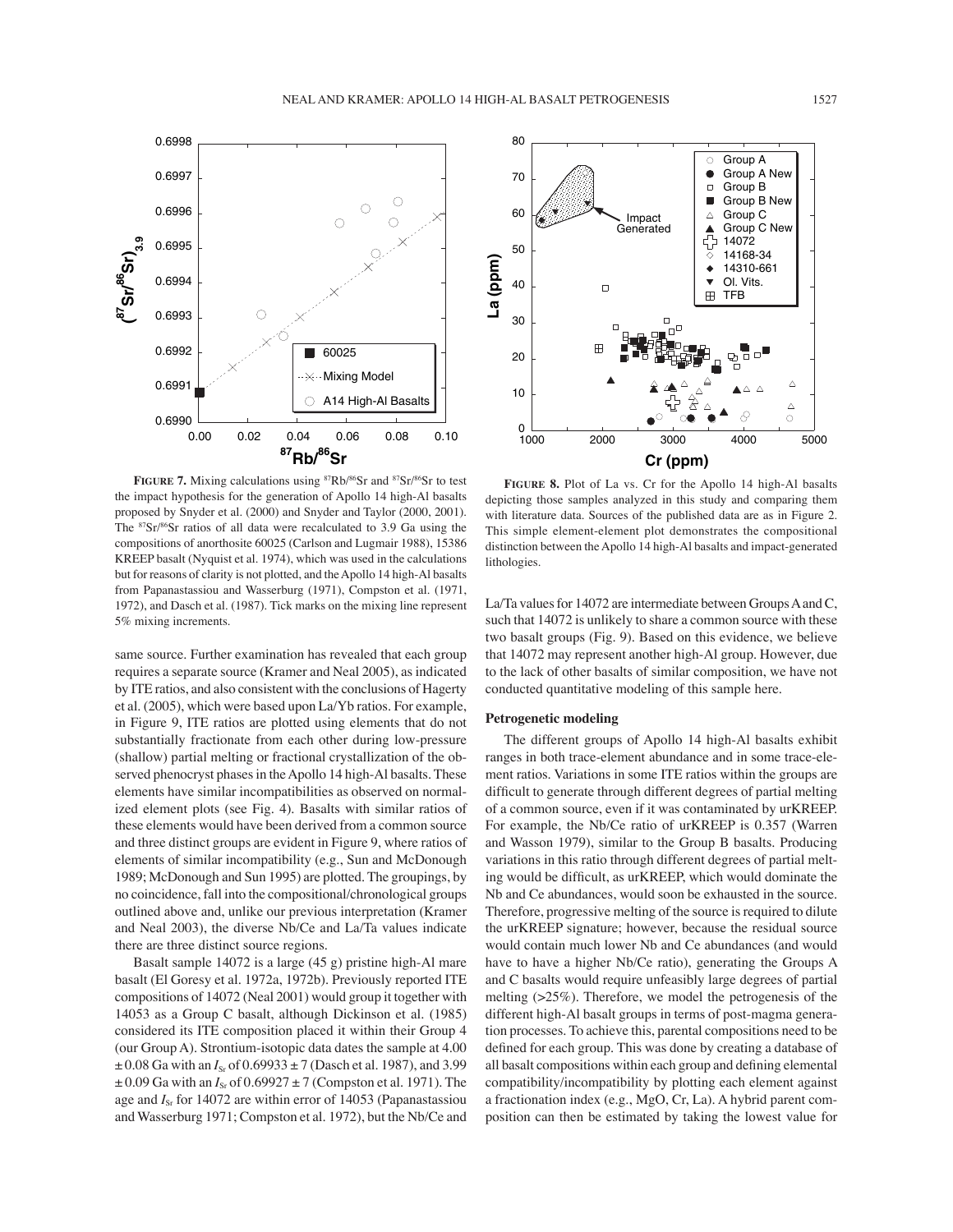![](_page_13_Figure_1.jpeg)

**FIGURE 9.** Ratio-ratio plots for the Apollo 14 high-Al basalts analyzed in this study. Also shown are the parental magma compositions for basalt group along with evolution pathways. Modeling parameters are given in Tables 2-5. See text for discussion.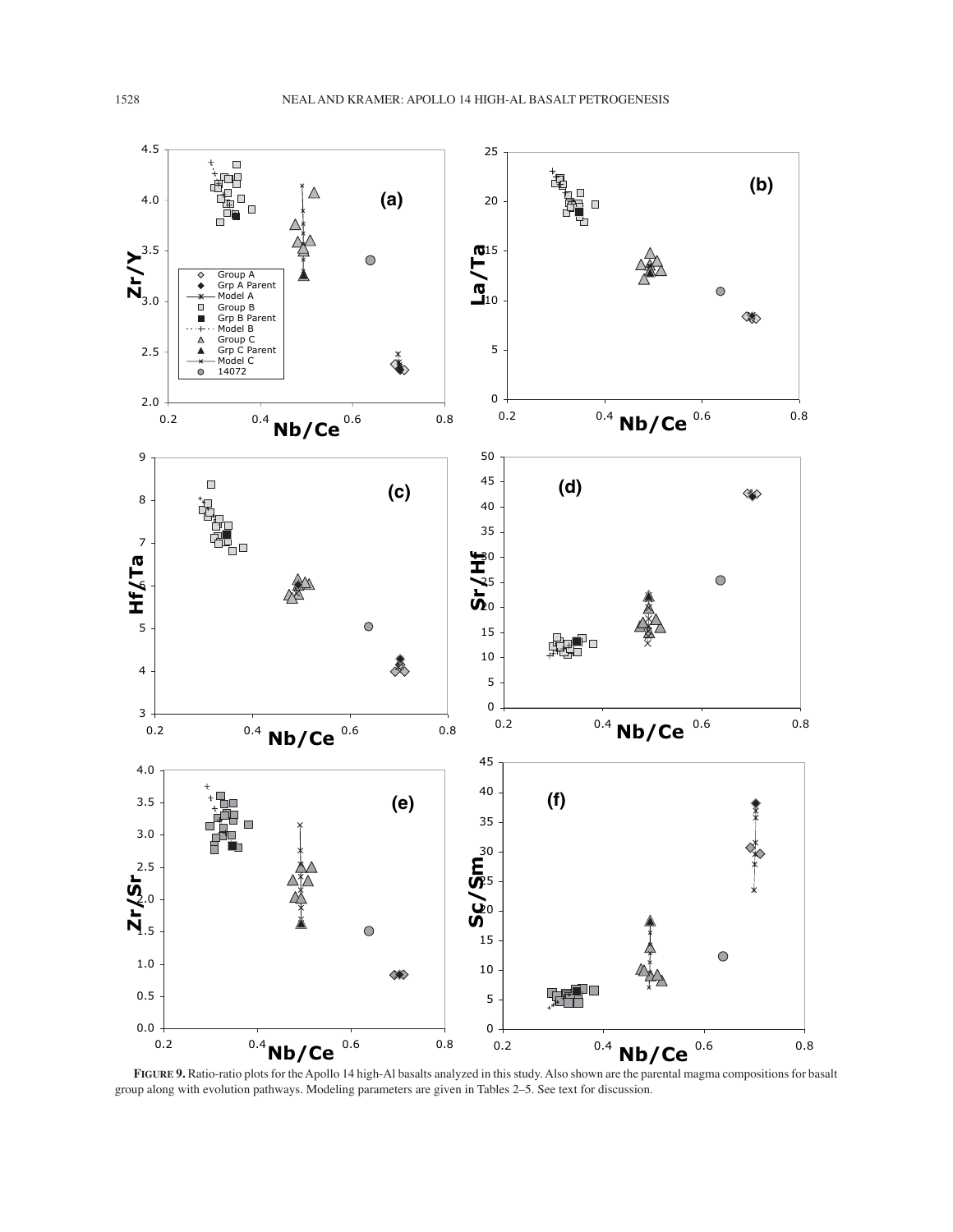each ITE and the highest value for each CTE (e.g., Cr, Ni, etc.). This procedure assumes that there has been no significant crystal accumulation, which is supported by petrography. The parental magma trace-element compositions for each group are given in Table 2. Although it is realized that these are only an estimate of parental compositions, they are used as a starting point for petrogenetic modeling.

**TABLE 2.** Parameters used in the modeling of the Apollo 14 high-Al basalts

|                       |         |         | Partition Coefficients (Snyder et al. 1992; Green 1994): |       |       |           |
|-----------------------|---------|---------|----------------------------------------------------------|-------|-------|-----------|
|                       | Olivine | Spinel  | Plagioclase                                              | Opx   | Cpx   | Pigeonite |
| Cr                    | 3       | 10      | 0.0332                                                   | 5     | 5     | 5         |
| Co                    | 4       | 4       | 0.02                                                     | 1.3   | 1.2   | 1.3       |
| Sc                    | 0.3     | 1.5     | 0.007                                                    | 1.6   | 1.6   | 1.6       |
| Rb                    | 0.0001  | 0.001   | 0.08                                                     | 0.023 | 0.025 | 0.003     |
| Sr                    | 0.0001  | 0.005   | 1.61                                                     | 0.018 | 0.09  | 0.002     |
| Y                     | 0.006   | 0.006   | 0.027                                                    | 0.2   | 0.5   | 0.2       |
| Zr                    | 0.013   | 0.06    | 0.013                                                    | 0.063 | 0.156 | 0.063     |
| Nb                    | 0.0001  | 0.08    | 0.005                                                    | 0.02  | 0.06  | 0.02      |
| Ba                    | 0.0001  | 0.001   | 0.686                                                    | 0.013 | 0.013 | 0.013     |
| La                    | 0.0001  | 0.007   | 0.042                                                    | 0.007 | 0.2   | 0.0009    |
| Ce                    | 0.0001  | 0.009   | 0.047                                                    | 0.002 | 0.02  | 0.017     |
| Sm                    | 0.0006  | 0.009   | 0.017                                                    | 0.022 | 0.17  | 0.011     |
| Eu                    | 0.0007  | 0.008   | 1.2                                                      | 0.015 | 0.16  | 0.0068    |
| Yb                    | 0.019   | 0.009   | 0.007                                                    | 0.17  | 0.4   | 0.087     |
| Lu                    | 0.03    | 0.02    | 0.007                                                    | 0.22  | 0.3   | 0.11      |
| Hf                    | 0.013   | 0.05    | 0.013                                                    | 0.063 | 0.3   | 0.063     |
| Ta                    | 0.01    | 0.06    | 0.005                                                    | 0.01  | 0.06  | 0.01      |
| Th                    | 0.03    | 0.001   | 0.021                                                    | 0.13  | 0.13  | 0.13      |
| <b>Parental Melts</b> |         |         |                                                          |       |       |           |
|                       | Group A | Group B | Group C                                                  |       |       |           |
| Cr                    | 4650    | 4313    | 4690                                                     |       |       |           |
| Co                    | 45.4    | 41.5    | 48.7                                                     |       |       |           |
| Sc                    | 61.1    | 56.0    | 60.0                                                     |       |       |           |
| Rb                    | 0.80    | 1.97    | 0.99                                                     |       |       |           |
| Sr                    | 56      | 85.0    | 56.5                                                     |       |       |           |
| Y                     | 20.1    | 62.5    | 28.3                                                     |       |       |           |
| Zr                    | 46.8    | 240     | 92.3                                                     |       |       |           |
| Nb                    | 5.14    | 16.0    | 7.45                                                     |       |       |           |
| Ba                    | 30.6    | 120     | 54.0                                                     |       |       |           |
| La                    | 2.62    | 17.0    | 5.40                                                     |       |       |           |
| Ce                    | 7.31    | 46.0    | 15.1                                                     |       |       |           |
| Sm                    | 1.60    | 8.74    | 3.28                                                     |       |       |           |
| Eu                    | 0.52    | 1.11    | 0.52                                                     |       |       |           |
| Yb                    | 2.66    | 6.31    | 3.44                                                     |       |       |           |
| Lu                    | 0.38    | 0.90    | 0.48                                                     |       |       |           |
| Hf                    | 1.33    | 6.47    | 2.53                                                     |       |       |           |
| Ta                    | 0.31    | 0.90    | 0.42                                                     |       |       |           |
| Th                    | 0.36    | 1.30    | 0.70                                                     |       |       |           |

The modeling of the Apollo 14 high-Al basalts is illustrated in Figure 9 by various trace element ratios that distinguish the different groups. Modeling parameters and results for selected elemental abundances are shown in Tables 3–5 where they are compared to the ranges within each group. Crystallization sequences were derived from a combination of petrographic observations and modeling using the MELTS program (e.g., Ghiorso and Sack 1995). The parameters used were as follows: starting pressure  $= 10$  kbar; ending pressure  $= 1$  kbar; starting temperature =  $1350$  °C. The program then was allowed to run until the magma had completely crystallized and starting oxygen fugacity =  $-13.5 \log f_{\text{O}_2}$ .

# **Group A high-Al basalts**

Unlike previous modeling of the Apollo 14 high-Al basalts, the Group A basalts do not require open-system evolution though assimilation of the KREEP component. The narrow ranges of ITE ratios (Figs. 9a–9e) indicate that closed-system fractional crystallization can generate the observed compositions. Although this conclusion may be a function of having Nb quantified in only three samples, we note that the average Hf/Ta ratio of previously analyzed Group A basalts (7 samples) is  $4.2 \pm 0.4$  compared to  $4.3 \pm 0.2$  for our new data. In addition, the average La/Ta ratio of previously analyzed Group A basalts is 7.5 ( $\pm$  0.7) compared to  $8.1 \pm 0.4$  for the new data. The Group A basalt compositions can be generated by 30–40% closed-system fractional crystallization, which includes the range in Sc/Sm (Fig. 9f) using the crystallization sequence and parameters defined in Tables 2 and 3.

# **Group B high-Al basalts**

The Group B high-Al basalts exhibit a range in ITE ratios (Figs. 9a–9e), but a relatively limited range is  $Sc/Sm$  (Fig. 9f). These data cannot be generated by closed-system fractional crystallization processes as this would produce limited variations in ITE ratios and moderate variations of Sc/Sm. KREEP assimilation models (Shervais et al. 1985; Dickinson et al. 1985; Neal et al. 1988, 1989b; Neal and Taylor 1990) also are inadequate to produce the observed ranges in ITE ratios observed for the Group B basalts because urKREEP and KREEP basalt 15386 have ITE ratios similar to these basalts. This would require un-

| <b>TABLE 2.</b> —Continued. Evolved lithologies used in the modeling of the Apollo 14 high-Al basalts |  |  |
|-------------------------------------------------------------------------------------------------------|--|--|
|                                                                                                       |  |  |

| Sample no.           | 14303,204                                            | 14321,1027 | 14161,7069 <sup>2</sup> | 14161,7373 <sup>2</sup> | Group B    | Group C    |
|----------------------|------------------------------------------------------|------------|-------------------------|-------------------------|------------|------------|
| Rock type            | Granite                                              | Granite    | QMD                     | QMD                     | Assimilant | Assimilant |
| Cr                   | 550                                                  | 17         | 361                     | 982                     | 516        | 208        |
| Co                   | 14.1                                                 | 0.94       | 7.2                     | 15                      | 9.67       | 4.76       |
| Sc                   | 10.7                                                 | 3          | 30.2                    | 42.2                    | 24.5       | 14.7       |
| Rb                   | 114                                                  | 210        | 52                      | 21                      | 86.7       | 116        |
| Sr                   | 210                                                  | 55         | 160                     | 207                     | 163        | 110        |
| Y                    | 204                                                  | 201        | 7984                    | 994                     | 617        | 439        |
| Zr                   | 1020                                                 | 660        | 4240                    | 7150                    | 3753       | 2128       |
| <b>N<sub>b</sub></b> | 57.1                                                 | 144        | 161                     | 75.3                    | 111        | 142        |
| Ba                   | 2100                                                 | 2160       | 2050                    | 740                     | 1689       | 2110       |
| La                   | 58                                                   | 44.3       | 228                     | 696                     | 298        | 119        |
| Ce                   | 149                                                  | 117        | 537                     | 1683                    | 719        | 288        |
| Sm                   | 22                                                   | 15.9       | 96.5                    | 326                     | 134        | 48.8       |
| Eu                   | 3.3                                                  | 1.17       | 3.35                    | 5.68                    | 3.60       | 2.26       |
| Yb                   | 18                                                   | 32.2       | 74                      | 146                     | 76.0       | 47.5       |
| Lu                   | 2.6                                                  | 5.1        | 10.2                    | 18.7                    | 10.2       | 6.89       |
| Hf                   | 21.6                                                 | 13.9       | 100                     | 163                     | 86.0       | 49.1       |
| Ta                   | 3.3                                                  | 8.3        | 9.2                     | 4.3                     | 6.37       | 8.16       |
| <b>Th</b>            | 31                                                   | 65         | 44                      | 37                      | 43.5       | 53.2       |
|                      | Notes: 1 = Warren et al. (1983); 2 = Jolliff (1991). |            |                         |                         |            |            |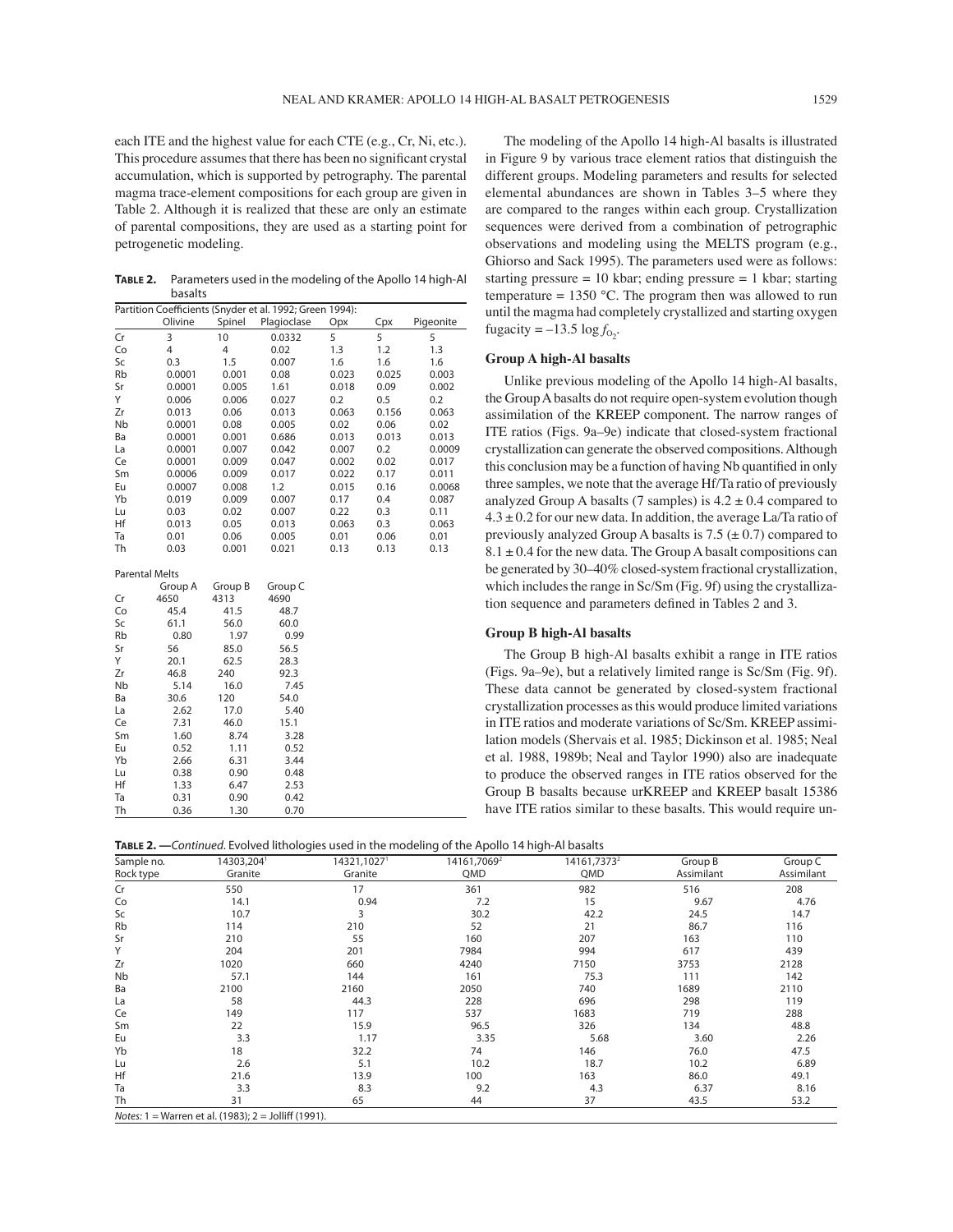| Stage                          |    |      | 2    | 3    | 4    | 5    | 6    | 7    | 8    | Published     |
|--------------------------------|----|------|------|------|------|------|------|------|------|---------------|
| % Cryst.                       |    |      | 4    | 5    | 4    | 10   | 4    | 4    | 12   | Range*        |
| Cumulative %FC                 |    |      | 5    | 10   | 14   | 24   | 28   | 32   | 44   |               |
|                                | Cr | 4551 | 4182 | 3736 | 3332 | 2329 | 1978 | 1680 | 1074 | 2686-4650     |
|                                | Co | 44.1 | 39.0 | 33.9 | 31.3 | 27.9 | 27.6 | 27.3 | 26.9 | $27.0 - 45.4$ |
|                                | Sc | 61.5 | 63.4 | 65.3 | 65.9 | 64.5 | 62.9 | 61.4 | 58.0 | $45.0 - 70.1$ |
|                                | Rb | 0.81 | 0.84 | 0.89 | 0.92 | 1.02 | 1.07 | 1.11 | 1.26 | $0.80 - 1.49$ |
|                                | Sr | 56.6 | 58.9 | 62.0 | 64.6 | 71.7 | 74.6 | 77.5 | 85.7 | $56.0 - 77.7$ |
|                                | Υ  | 20.3 | 21.1 | 22.2 | 23.1 | 25.3 | 26.0 | 26.6 | 28.9 | $20.1 - 26.2$ |
|                                | Zr | 47.3 | 49.2 | 51.8 | 53.8 | 59.5 | 61.8 | 64.0 | 71.7 | $46.8 - 67.0$ |
|                                | Nb | 5.19 | 5.41 | 5.69 | 5.93 | 6.58 | 6.84 | 7.11 | 8.04 | $5.14 - 6.84$ |
|                                | Ba | 30.9 | 32.2 | 33.9 | 35.3 | 39.2 | 40.8 | 42.5 | 47.8 | $30.6 - 50.0$ |
|                                | La | 2.65 | 2.76 | 2.90 | 3.02 | 3.36 | 3.49 | 3.61 | 4.04 | $2.62 - 4.52$ |
|                                | Ce | 7.38 | 7.69 | 8.10 | 8.43 | 9.36 | 9.75 | 10.2 | 11.5 | $7.31 - 10.4$ |
|                                | Sm | 1.62 | 1.68 | 1.77 | 1.84 | 2.05 | 2.13 | 2.21 | 2.47 | $1.60 - 2.54$ |
|                                | Eu | 0.53 | 0.55 | 0.58 | 0.60 | 0.67 | 0.69 | 0.72 | 0.79 | $0.52 - 0.87$ |
|                                | Yb | 2.69 | 2.80 | 2.94 | 3.05 | 3.36 | 3.47 | 3.57 | 3.91 | $2.66 - 3.40$ |
|                                | Lu | 0.38 | 0.40 | 0.42 | 0.43 | 0.48 | 0.49 | 0.51 | 0.56 | $0.38 - 0.67$ |
|                                | Hf | 1.34 | 1.40 | 1.47 | 1.53 | 1.69 | 1.75 | 1.81 | 2.00 | $1.33 - 2.50$ |
|                                | Ta | 0.31 | 0.33 | 0.34 | 0.36 | 0.40 | 0.41 | 0.43 | 0.49 | $0.31 - 0.60$ |
|                                | Th | 0.36 | 0.38 | 0.40 | 0.41 | 0.45 | 0.47 | 0.49 | 0.55 | $0.36 - 0.55$ |
| Crystallizing Assemblages (%): |    |      |      |      |      |      |      |      |      |               |
| Olivine                        |    | 92   | 95   | 82   | 30   | 30   |      |      |      |               |
| Spinel                         |    | 8    | 5    | 3    |      |      |      |      |      |               |
| Plagioclase                    |    |      |      |      |      |      | 10   | 10   | 10   |               |
| Opx                            |    |      |      | 15   | 40   | 36   |      |      |      |               |
| Cpx                            |    |      |      |      |      |      | 32   | 65   | 65   |               |
| Pigeonite                      |    |      |      |      | 30   | 34   | 58   | 25   | 25   |               |

**TABLE 3.** Modeling results for Apollo 14 group A high-Al basalts

Notes: FC = Fractional Crystallization; Cryst. = Crystallized. Elemental data are in ppm.

\* Published Range refers to the range of compositions reported previously in the literature and this work for the Group A basalts. See text for data sources.

**TABLE 4.** Modeling results for Apollo 14 Group B high-Al basalts

| Stage                          |                                               |      | $\overline{2}$                                                                                                                                                    | 3    | 4    | 5    | 6    | $\overline{7}$ | Published     |
|--------------------------------|-----------------------------------------------|------|-------------------------------------------------------------------------------------------------------------------------------------------------------------------|------|------|------|------|----------------|---------------|
| % Cryst.                       |                                               |      | 4                                                                                                                                                                 | 5    | 5    | 5    | 5    | 12             | Range*        |
| Cumulative % FC                |                                               |      | 5                                                                                                                                                                 | 10   | 15   | 20   | 25   | 37             |               |
|                                | Cr                                            | 4187 | 3749                                                                                                                                                              | 3234 | 2652 | 2175 | 1774 | 1069           | 2040-4313     |
|                                | Co                                            | 40.1 | 34.9                                                                                                                                                              | 30.0 | 28.0 | 26.2 | 25.9 | 25.3           | $25.0 - 41.4$ |
|                                | Sc                                            | 56.3 | 57.9                                                                                                                                                              | 59.2 | 58.3 | 57.4 | 55.8 | 52.0           | 48.9-66.0     |
|                                | Rb                                            | 2.09 | 2.58                                                                                                                                                              | 3.22 | 3.89 | 4.60 | 5.35 | 7.36           | $1.97 - 6.74$ |
|                                | Sr                                            | 86.0 | 90.4                                                                                                                                                              | 96.1 | 102  | 108  | 114  | 128            | $85 - 125$    |
|                                | Υ                                             | 63.8 | 69.3                                                                                                                                                              | 76.4 | 83.4 | 90.7 | 97.5 | 114            | $62.5 - 97.5$ |
|                                | Zr                                            | 247  | 274                                                                                                                                                               | 310  | 247  | 387  | 427  | 533            | $251 - 450$   |
|                                | Nb                                            | 16.3 | 17.5                                                                                                                                                              | 19.0 | 20.7 | 22.4 | 24.2 | 29.0           | $16.0 - 24.5$ |
|                                | Ba                                            | 123  | 136                                                                                                                                                               | 153  | 171  | 190  | 209  | 260            | 120-216       |
|                                | La                                            | 17.5 | 19.6                                                                                                                                                              | 22.4 | 25.3 | 28.4 | 31.5 | 39.6           | $17.0 - 39.7$ |
|                                | Ce                                            | 47.3 | 52.6                                                                                                                                                              | 59.5 | 66.9 | 75.6 | 82.6 | 104            | $46.0 - 105$  |
|                                | Sm                                            | 8.98 | 9.97                                                                                                                                                              | 11.3 | 12.7 | 14.1 | 15.6 | 19.4           | $8.74 - 17.6$ |
|                                | Eu                                            | 1.13 | 1.19                                                                                                                                                              | 1.27 | 1.36 | 1.45 | 1.53 | 1.74           | $1.01 - 1.67$ |
|                                | Yb                                            | 6.46 | 7.07                                                                                                                                                              | 7.87 | 8.68 | 9.53 | 10.4 | 12.5           | $6.26 - 12.2$ |
|                                | Lu                                            | 0.92 | 1.01                                                                                                                                                              | 1.11 | 1.22 | 1.34 | 1.46 | 1.75           | $0.90 - 1.59$ |
|                                | Hf                                            | 6.63 | 7.30                                                                                                                                                              | 8.18 | 9.09 | 10.0 | 11.0 | 13.4           | $6.47 - 11.5$ |
|                                | Ta                                            | 0.92 | 0.98                                                                                                                                                              | 1.07 | 1.17 | 1.26 | 1.37 | 1.65           | $0.87 - 1.44$ |
|                                | Th                                            | 1.36 | 1.62                                                                                                                                                              | 1.95 | 2.30 | 2.66 | 3.03 | 4.04           | $1.30 - 3.60$ |
| Crystallizing Assemblages (%): |                                               |      |                                                                                                                                                                   |      |      |      |      |                |               |
| Olivine                        |                                               | 95   | 50                                                                                                                                                                | 82   | 30   | 30   |      |                |               |
| Spinel                         |                                               | 5    | $\overline{4}$                                                                                                                                                    | 3    |      |      |      |                |               |
| Plagioclase                    |                                               |      |                                                                                                                                                                   |      |      |      | 10   | 10             |               |
| Opx                            |                                               |      | 41                                                                                                                                                                | 15   | 40   | 36   |      |                |               |
| Cpx                            |                                               |      |                                                                                                                                                                   |      |      |      | 32   | 65             |               |
| Pigeonite                      | a compatibility may be considered as a series |      | $F_{\mathcal{L}}$ $F_{\mathcal{L}}$ . The set of $F_{\mathcal{L}}$ is the set of $F_{\mathcal{L}}$ is the set of $F_{\mathcal{L}}$ . The set of $F_{\mathcal{L}}$ |      | 30   | 34   | 58   | 25             |               |

Notes: Elemental data are in ppm. FC = Fractional Crystallization; Cryst. = Crystallized.

\* Published Range refers to the range of compositions reported previously in the literature and this work for the Group B basalts. See text for data sources.

feasibly large amounts of assimilation to generate the observed range of ITE ratios of the Group B basalts. Furthermore, it is difficult to model the range in ITE ratios through variable degrees of partial melting of a KREEP-rich source using conventional lunar mineralogy, as the ITE abundances and ratios would be controlled by the enriched mesostasis material (i.e., the first to melt) that would have KREEPy ITE ratios. The compositional range of these basalts can be generated through assimilation of a component that is a mixture of evolved compositions: KREEP-

rich quartz monzodiorite (QMD) and granite. This combination of lithologies requires that there be a relationship between these two rock types. In fact, such a relationship was postulated by Ryder (1976). For the illustrative modeling presented here, the assimilant composition used for the Group B basalts was calculated from QMD compositions (14161,7069 and 14161,7373) reported by Jolliff (1991) and the lunar granite compositions (14303,204 and 14321,1027) reported by Warren et al. (1983) (Table 4) in the proportions 3:3:2:2. This combination of evolved lithologies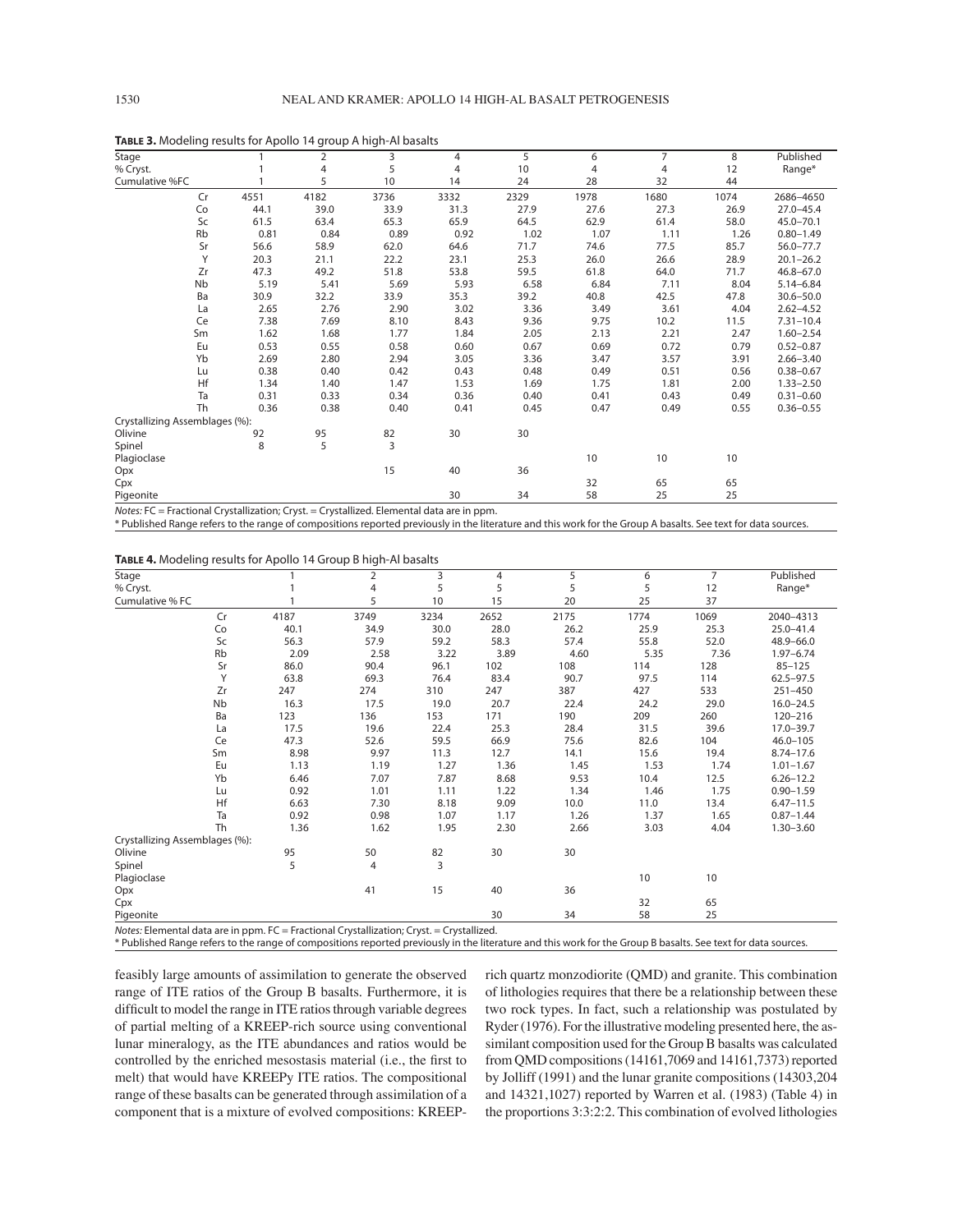| Stage                          |      | ╯<br>$\overline{2}$ | 3     | 4    | 5              | 6    | $\overline{7}$ | Published     |
|--------------------------------|------|---------------------|-------|------|----------------|------|----------------|---------------|
| % Cryst.                       |      | $\overline{3}$      | 5     | 4    | $\overline{4}$ | 5    | 10             | Range*        |
| Cumulative % FC                |      | $\overline{4}$      | 9     | 13   | 17             | 22   | 32             |               |
| Cr                             | 4535 | 4154                | 3553  | 3085 | 2603           | 2028 | 1216           | 2120-4690     |
| Co                             | 47.2 | 42.2                | 35.5  | 32.2 | 30.3           | 29.6 | 28.3           | $28.0 - 48.7$ |
| Sc                             | 60.4 | 61.6                | 63.2  | 63.5 | 62.5           | 59.9 | 54.7           | $55.0 - 64.5$ |
| Rb                             | 1.21 | 1.88                | 3.06  | 4.04 | 5.06           | 6.41 | 9.34           | $0.99 - 5.04$ |
| Sr                             | 57.3 | 59.6                | 63.8  | 67.2 | 70.8           | 75.4 | 85.4           | $56.5 - 105$  |
| Y                              | 29.4 | 32.7                | 38.4  | 43.1 | 47.8           | 53.4 | 64.9           | $28.3 - 64.5$ |
| Zr                             | 97.0 | 112                 | 137   | 158  | 180            | 207  | 269            | $92.3 - 263$  |
| Nb                             | 7.78 | 8.79                | 10.6  | 12.1 | 13.6           | 15.6 | 20.0           | $7.45 - 19.6$ |
| Ba                             | 58.3 | 71.6                | 95.0  | 114  | 135            | 161  | 220            | 58.4-200      |
| La                             | 5.67 | 6.49                | 7.94  | 9.15 | 10.4           | 12.0 | 15.5           | $5.32 - 15.3$ |
| Ce                             | 15.8 | 17.8                | 21.4  | 24.5 | 27.6           | 31.7 | 40.89          | $15.0 - 39.7$ |
| Sm                             | 3.40 | 3.77                | 4.42  | 4.96 | 5.52           | 6.25 | 7.79           | $3.28 - 7.59$ |
| Eu                             | 0.53 | 0.56                | 0.61  | 0.65 | 0.69           | 0.75 | 0.86           | $0.52 - 1.39$ |
| Yb                             | 3.56 | 3.93                | 4.56  | 5.09 | 5.62           | 6.29 | 7.66           | $3.44 - 6.66$ |
| Lu                             | 0.50 | 0.55                | 0.644 | 0.71 | 0.79           | 0.89 | 1.09           | $0.48 - 0.97$ |
| Hf                             | 2.64 | 2.99                | 3.60  | 4.11 | 4.63           | 5.28 | 6.67           | $2.53 - 6.53$ |
| Ta                             | 0.44 | 0.50                | 0.60  | 0.68 | 0.77           | 0.89 | 1.15           | $0.40 - 1.14$ |
| <b>Th</b>                      | 0.80 | 1.12                | 1.67  | 2.12 | 2.59           | 3.19 | 4.53           | $0.70 - 2.00$ |
| Crystallizing assemblages (%): |      |                     |       |      |                |      |                |               |
| Olivine                        | 90   | 95.6                | 86.5  | 60   | 30             |      |                |               |
| Spinel                         | 10   | 4.4                 | 3.5   |      |                |      |                |               |
| Plagioclase                    |      |                     |       |      |                |      |                |               |
| Opx                            |      |                     | 10    | 40   | 36             |      |                |               |
| Cpx                            |      |                     |       |      |                | 32   | 65             |               |
| Pigeonite                      |      |                     |       |      | 34             | 68   | 35             |               |

**TABLE 5.** Modeling results for Apollo 14 Group C high-Al basalts

 $Note: FC = Fractional Crvstallization: Crvst = Crvstallized.$ 

\* Published Range refers to the range of compositions reported previously in the literature and this work for the Group C basalts. See text for data sources.

adequately models the ITE ratios shown in Figure 9. To use these compositions in the modeling of Group B (and Group C) high-Al basalts, Nb and Y had to be estimated. Niobium was estimated using the published Ta values and assuming a chondritic Nb/Ta ratio of 17.3 (Anders and Grevesse 1989; Sun and McDonough 1989) for the sample. Yttrium abundances were estimated from Dy abundances, assuming that the chondrite-normalized value of Dy was that of Y and converting this to ppm Y using a chondritic value of 1.565 (Anders and Grevesse 1989; Sun and McDonough 1989). The AFC model (Depaolo 1981) was calculated using 0.1 as the *r* value (mass assimilated:mass crystallized) and the trends defined by the Group B high-Al basalts are generated by 25% fractional crystallization and  $2.5\%$  assimilation (Figs. 9a-9f). Table 4 shows that the ranges in elemental abundances for the Group B, high-Al basalts (from this work and the literature where applicable) are also generated by this model. Note that the assimilant composition is calculated from components that have been found at the Apollo 14 site.

# **Group C high-Al basalts**

The Group C high-Al basalts show a more limited range in ITE ratios compared to those of Group B, except for Zr/Y and Sc/Sm (Figs. 9a–9f). As with the Group B basalts, those of Group C cannot be explained by closed-system fractional crystallization processes or assimilation of KREEP. In fact, the Group C basalts require an assimilant composed of the same components as for the Group B basalts, namely granite (14303,204 and 14321,1027; Warren et al. 1983) and the QMD component represented only by 14161,7069 (Jolliff 1991) in the proportions of 1:5:4 (Table 5). The range of Group C basalts can be generated by 40% fractional crystallization accompanied by 4.8% assimilation (*r*  $= 0.12$ ). Although there is some discrepancy in the amount of AFC required to generate the array of data (e.g., compare Fig. 9a with Fig. 9c), we are using published compositions of evolved lithologies to generate our assimilant as an illustration that the Group C basalts evolved through open-system processes. Table 5 shows that the ranges of elemental abundances for the Group C high-Al basalts (from this work and the literature where applicable) are also generated by this model.

#### **Limitations**

The petrogenetic models presented above and in Tables 2-5 and Figure 9 generate the range of trace-element ratios displayed by each group as well as the ranges in abundances for the majority of elements (see Tables 3–5). However, although the range in Sc/Sm ratio is modeled (Fig. 9f) the range in Sc abundances in Group A and Group B basalts is not (Tables 3 and 4). Samples with the lowest abundances for Group A (45 ppm in 14321,1530 and 51.9 ppm in 14321,1546; abundances determined by INA) plot to the left of the bulk of the Group A basalts and the model evolutionary path in Figure 10. For Group B basalts, the Sc data show a wider range than the model pathway and the samples do not form coherent trends in Figure 10. Although the range in Sc abundances for Group C basalts is generated by the AFC model presented here, these samples also do not form a coherent trend in Figure 10; however, the basalts analyzed in this study do closely follow the model evolution path. Four explanations are proposed for the Sc data in the Apollo 14 high-Al basalts: (1) If the model abundances for Sc are simply compared to the range observed for each basalt group, it could be argued that the partition coefficients for Sc may be incorrect.  $(2)$  The scatter in Figure 10 suggests the samples may reflect short-range unmixing of the main Sc carrier, pyroxene. Although Hagerty et al. (2001, 2002, 2003, 2005) concluded the Apollo 14 high-Al basalts were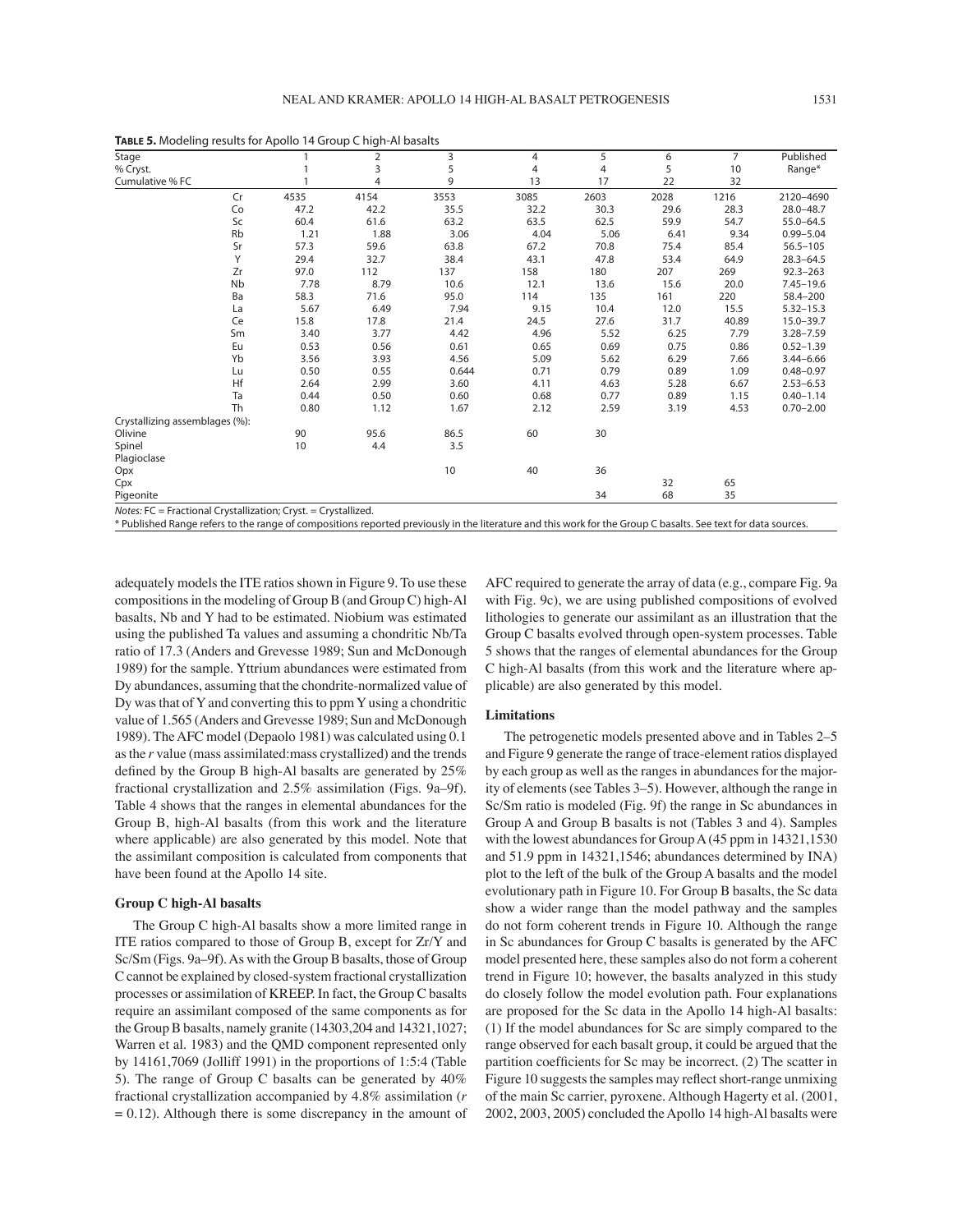![](_page_17_Figure_2.jpeg)

**FIGURE 10.** Plot of La vs. Sc for the Apollo 14 high-Al basalts depicting those samples analyzed in this study and comparing them with literature data. The considerable scatter in Sc is an anomaly compared to the other compatible elements. See text for discussion.

representative whole-rock analyses, their study only included trace-element analyses of olivine and plagioclase, and not the main carrier of Sc, namely pyroxene (although it seems unlikely that only pyroxene would exhibit short-range unmixing). (3) The Sc data used here are predominantly determined by INA and the scatter may, although unlikely, reflect imprecision for this element. Unfortunately, as noted above, during this study, the ICP-MS analysis of Sc suffered from a molecular interference on monoisotopic Sc. This was only recognized after the analyses were completed and the effect of the interference could not be corrected for. (4) The scatter in Figure 10 may be a product of multiple melting events during the generation of each basalt type and these melts followed similar, overlapping petrogenetic pathways for most elements. The scatter in the Sc data, especially for the Group B basalts, could have been produced by variable contributions from pyroxene in the source, as a fractionating phase, and/or the assimilant (possibly at different pressures) as each melt batch evolved. At this time, it is difficult to distinguish among these four explanations for the Sc data. The behavior of Sc during the petrogenesis of the Apollo 14 high-Al basalts remains a subject of future research.

Even though our modeling of the new data, despite its complexity, does not take into account every detail that would be necessary to produce a perfect representation of each Apollo 14 high-Al basalt group (e.g., partition coefficients used in the model would not, in reality, be constant throughout magmatic evolution), it does highlight significant advances from previous modeling. For example, modeling of the new data shows that Group A basalts evolved in a closed-system magma chamber, whereas the Group B and C basalts require an assimilant composed of a mixture of urKREEP (cf. Warren and Wasson 1979) and granite. It is also evident that, from the new data, the basalts consistently break into three distinct groups on the basis of age, ITE vs. CTE relationships, and ITE ratios that characterize the source. This new work clearly demonstrates that the Apollo 14

| 14 high-Al basalts             |         |       |         |         |  |  |
|--------------------------------|---------|-------|---------|---------|--|--|
|                                | Group A | 14072 | Group C | Group B |  |  |
| TiO <sub>2</sub> (wt%)         | 2.64    | 2.57  | 2.46    | 2.20    |  |  |
| Al <sub>2</sub> O <sub>3</sub> | 11.8    | 11.1  | 12.5    | 12.6    |  |  |
| FeO                            | 17.9    | 17.8  | 16.6    | 16.4    |  |  |
| MgO                            | 11.1    | 12.2  | 10.0    | 9.1     |  |  |
| CaO                            | 10.1    | 9.79  | 10.7    | 10.8    |  |  |
| Na <sub>2</sub> O              | 0.38    | 0.34  | 0.44    | 0.44    |  |  |
| K,O                            | 0.05    | 0.09  | 0.1     | 0.16    |  |  |
| Мq                             | 0.524   | 0.550 | 0.519   | 0.497   |  |  |
| Sc (ppm)                       | 63.6    | 51.6  | 60.7    | 59.4    |  |  |
| V                              | 139     | 104   | 125     | 117     |  |  |
| Cr                             | 3355    | 2994  | 3137    | 3088    |  |  |
| Co                             | 37.2    | 39.7  | 39.2    | 34.1    |  |  |
| Ga                             | 3.9     | 5.2   | 4.4     | 5.7     |  |  |
| Rb                             | 1.13    | 1.55  | 2.14    | 3.23    |  |  |
| Sr                             | 65.3    | 93.4  | 85.0    | 100.2   |  |  |
| Y                              | 23.2    | 41.4  | 51.7    | 77.9    |  |  |
| Ζr                             | 54.3    | 141   | 189     | 317     |  |  |
| Nb                             | 6.02    | 12.9  | 14.8    | 19.8    |  |  |
| Rа                             | 359     | 107   | 120     | 167     |  |  |

**TABLE 6.** Average compositional data for each of the groups of Apollo

| V     | 139    | 104    | 125    | 117    |
|-------|--------|--------|--------|--------|
| Cr    | 3355   | 2994   | 3137   | 3088   |
| Co    | 37.2   | 39.7   | 39.2   | 34.1   |
| Ga    | 3.9    | 5.2    | 4.4    | 5.7    |
| Rb    | 1.13   | 1.55   | 2.14   | 3.23   |
| Sr    | 65.3   | 93.4   | 85.0   | 100.2  |
| Y     | 23.2   | 41.4   | 51.7   | 77.9   |
| Ζr    | 54.3   | 141    | 189    | 317    |
| Nb    | 6.02   | 12.9   | 14.8   | 19.8   |
| Ba    | 35.9   | 107    | 120    | 167    |
| La    | 3.14   | 7.96   | 11.3   | 22.4   |
| Сe    | 8.57   | 20.2   | 29.8   | 59.5   |
| Sm    | 1.97   | 4.21   | 5.74   | 11.0   |
| Eu    | 0.59   | 0.98   | 0.91   | 1.30   |
| Yb    | 2.88   | 4.01   | 5.58   | 7.75   |
| Lu    | 0.44   | 0.59   | 0.81   | 1.10   |
| Нf    | 1.54   | 3.68   | 4.95   | 8.15   |
| Ta    | 0.38   | 0.73   | 0.84   | 1.11   |
| Th    | 0.47   | 1.02   | 1.59   | 2.36   |
| Nb/Ce | 0.703  | 0.639  | 0.495  | 0.332  |
| La/Ta | 8.26   | 10.9   | 13.5   | 20.1   |
| Hf/Ta | 4.04   | 5.04   | 5.92   | 7.34   |
| Zr/Y  | 2.34   | 3.41   | 3.66   | 4.07   |
| Zr/Sr | 0.833  | 1.51   | 2.23   | 3.16   |
| Sr/Hf | 42.5   | 25.4   | 17.2   | 12.3   |
| Sc/Sm | 32.3   | 12.3   | 10.6   | 5.4    |
| Rb/Sr | 0.0173 | 0.0166 | 0.0252 | 0.0322 |

Notes: Major-element averages calculated from literature values (Shervais et al. 1985; Dickinson et al. 1985; Neal et al. 1988, 1989b). 14072 major-element data are from Hubbard et al. (1972). Trace-element averages calculated using the data in Table 1.

high-Al basalts were derived from at least three separate source regions at three separate times during the history of the Moon. In addition, the new data support an endogenous igneous origin for the Apollo 14 high-Al basalts rather than formation through impact melting.

### **Source region implications**

The origin of the high-Al mare basalts has been under debate for 30 years (e.g., Ridley 1975; Kurat et al. 1976; Ma et al. 1979; Dickinson et al. 1985; Shervais et al. 1985; Neal et al. 1988, 1989a, 1989b; Kramer and Neal 2003, 2005; Hagerty et al. 2001, 2002, 2003, 2005). For example, one question that is still under debate concerns the origin of the "high-Al" nature of these basalts (relative to other mare basalts): is the high-Al nature due to a source characteristic or is it inherited by assimilation of the anorthositic lunar crust? Finnila et al. (1994) demonstrated that the temperature at the crust-mantle interface is too low for plagioclase assimilation to occur in sufficient quantity to impart the high-Al signature to a lunar basaltic magma. This supports the notion that the aluminous nature of these basalts is a source feature. However, recent work by Liang et al. (2005) suggested that instead of assimilation and fractional crystallization (cf. Finnila et al. 1994), the high-Al basalts can be modeled by a mechanism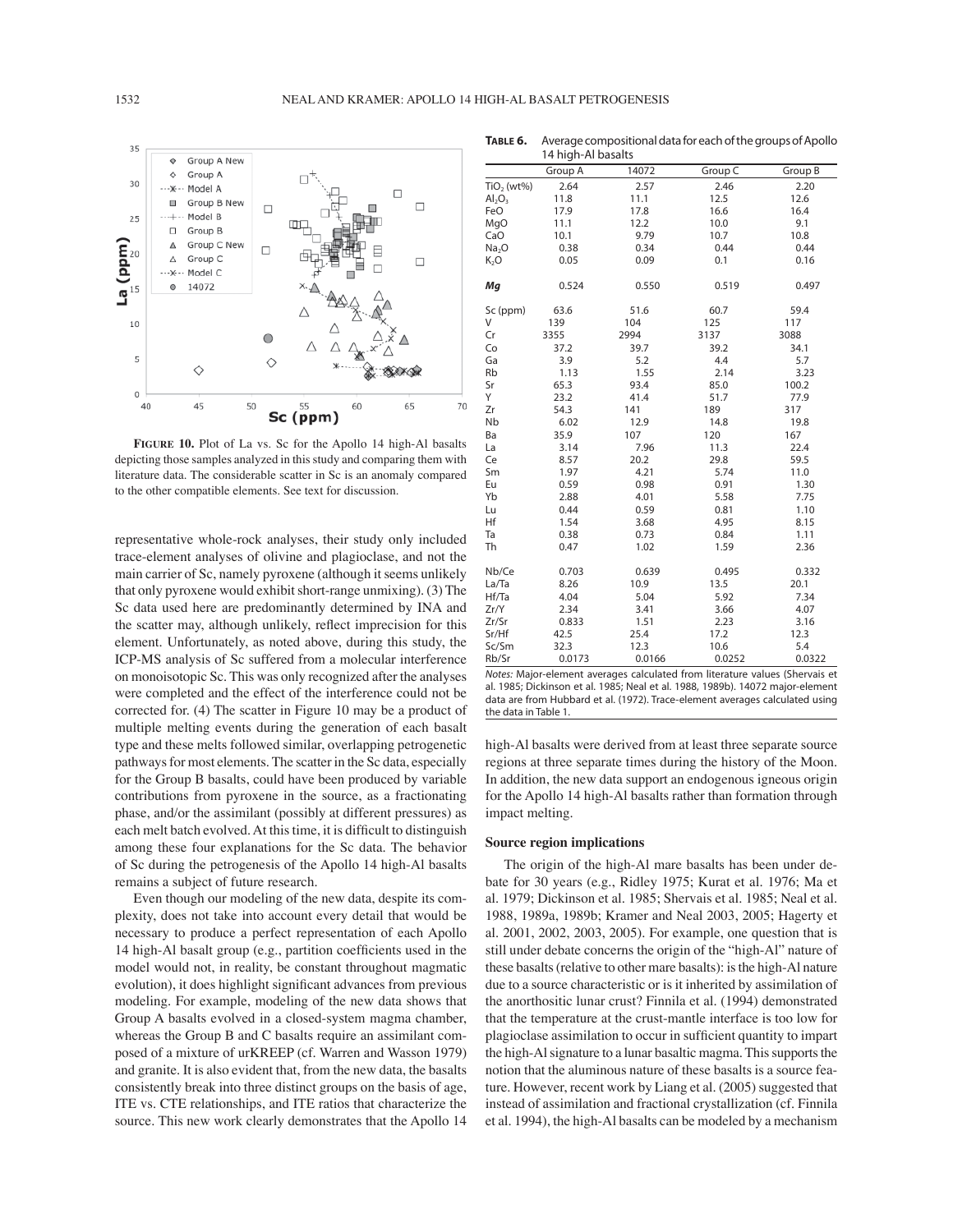of anorthite dissolution. These authors used phase diagrams to argue that anorthosite can be dissolved by a superheated picritic mare magma, and that this would impart the high-Al nature to these basalts without any accompanying crystallization. As this can be modeled as simple two-component mixing, it was tested by conducting a simple mixing calculation for the major- and trace-element compositions using an average Apollo 15 olivinenormative mare basalt (e.g., Ryder and Schuraytz 2001) as the magmatic end-member and three different anorthositic endmembers: 14321,1273 (Mg-Suite); 15455c (Mg-Suite) (Ryder 1985; Heiken et al. 1991); 60015 (FAN) (Ryder and Norman 1980; Heiken et al. 1991). Although our simplistic modeling can generate the major-element compositions of the high-Al basalts through dissolution of  $10-20\%$  of the anorthosites, the trace-element abundances are too low. Each contaminant composition is required to be a 80:20 anorthosite:urKREEP (Warren 1988) mixture to generate the trace-element abundances. Unfortunately, such a mixture has difficulty in generating the ITE ratios of the Apollo 14 high-Al basalts. Therefore, we suggest that assimilation (or dissolution) of crustal materials is not responsible for the high-Al nature of the Apollo 14 mare basalts studied here and that this signature has been imparted from each source region.

The Apollo 14 high-Al basalts exhibit ranges in ITE ratios (and abundances) that exhibit some regularity in the distribution of the different groups. There is a decrease in ITE abundances between the groups in the order  $B \to C \to A$ , which correlates negatively with Nb/Ce, Sr/Hf, and Sc/Sm, and correlates positively with La/Ta, Hf/Ta, and Zr/Sr (Table 6). In addition, if average major-element abundances are calculated, there is a decrease in Na<sub>2</sub>O and K<sub>2</sub>O, but an increase in TiO<sub>2</sub> in the order B  $\rightarrow$  C  $\rightarrow$  A (Table 6). A parental melt for each group would need to be derived from a source region that would have a distinct composition. The implications for source compositions are as follows: (1) if it is assumed that the ITE abundances are controlled by KREEP (cf. Hughes et al. 1990), this source component increases in the order  $A \rightarrow C \rightarrow B$  and is consistent with the average Na<sub>2</sub>O and  $K<sub>2</sub>O$  contents (Table 6); and (2) The variations in ITE ratios in the parental magmas (Fig. 9) are controlled by mineralogic variations in the source. A varying contribution of ilmenite in the source regions of the Apollo 14 high-Al basalts would produce variations in the above ratios. This is consistent with the increasing  $TiO<sub>2</sub>$  content of the average compositions (in the order  $B \to C \to A$ ; Table 6). Although these averages overlap when the standard deviation is considered, they demonstrate subtle distinctions in the geochemistry of the high-Al basalts from each group. Furthermore, the  $TiO<sub>2</sub>$  distinctions also show a general positive correlation with *Mg* (Table 6). A negative correlation would be expected if the variation in Ti content were due to increased fractionation of a basaltic magma.

#### **CONCLUDING REMARKS**

The Apollo 14 high-Al basalts are not impact melts. The plots of CTEs vs. ITEs (Fig. 8) show a clear distribution of most of the basalts into three groups originating from three different sources and melting events, and eloquently demonstrates the compositional distinction between the high-Al basalts and known impact-generated samples from the Apollo 14 site. Coupled with the relatively siderophile-element-poor nature of high-Al basalts

(Warren et al. 1997) and isotope systematics that are inconsistent with mixing between FAN crust and meteoritic material, the evidence that these rocks represent magmas derived by internal lunar processes is compelling. Using ratios of ITEs obtained by ICP-MS and heretofore not quantified for these samples, the Apollo 14 high-Al basalt suite can be shown to have been formed by at least three separate magmatic events that tapped compositionally distinct source regions. Chondrite-normalized trace-element profiles indicate that clinopyroxene was left in the residue, as indicated by a ubiquitous slight negative Y anomaly (Figs. 5a–5c). Integration of major- and trace-element chemistry indicates that, relatively speaking, the source regions for each basalt group exhibit an increase in KREEP component and decrease in ilmenite in the order  $A \rightarrow C \rightarrow B$ .

#### **ACKNOWLEDGMENTS**

This research was supported by NASA Cosmochemistry grant NAG5-12982 to CRN. Many thanks to Jinesh Jain, Will Kinman, and John Shafer for help with the ICP-MS analytical work. Thorough, thoughtful, and insightful reviews by Scott Hughes and Justin Hagerty improved the quality of this paper and are gratefully acknowledged.

#### **REFERENCES CITED**

- Albee, A.L., Chodos, A.A., Gancarz, A.J., Haines, E.L., Papanastassiou, D.A., Ray, L., Tera, F., Wasserburg, G.J., and Wen, T. (1972) Mineralogy, petrology, and chemistry of a Luna 16 basaltic fragment, sample B-1. Earth and Planetary Science Letters, 13, 353-367.
- Anders, E. and Grevesse, N. (1989) Abundances of the elements: Meteoritic and solar. Geochimica et Cosmochimica Acta, 53, 197-214.
- Brown, R. (1977) A sample fusion technique for whole rock analysis with the electron microprobe. Geochimica et Cosmochimica Acta, 41, 435-438.
- Brunfelt, A.O., Heier, K.S., Nilssen, B., Sundvoll, B., and Steiennes, E. (1972) Distribution of elements between different phases of Apollo 14 rocks and soils. Proceedings of the 3<sup>rd</sup> Lunar Science Conference, 2, 1133-1147.
- Carlson, R.W. and Lugmair, G.W. (1988) The age of ferroan anorthosite 60025: Oldest crust on a young Moon? Earth and Planetary Science Letters, 90, 119-130.
- Chazey, W.C., III, Neal, C.R., Jain, J., and Kinman, W.S. (2003) A reappraisal of Rb, Y, Zr, Pb, and Th values in geochemical reference material BHVO-1. Geostandards Newsletter, 27, 181-192.
- Compston, W., Vernon, M.J., Berry, H., and Rudowski, R. (1971) The age of the Fra Mauro formation: A radiometric older limit. Earth and Planetary Science Letters, 12, 55-58.
- Compston, W., Vernon, M.J., Berry, H., Rudowski, R., Chappell, B.W., and Kaye, M. (1972) Apollo 14 mineral ages and the thermal history of the Fra Mauro formation. Proceedings of the  $3<sup>rd</sup>$  Lunar Science Conference, 2, 1487–1501.
- Dasch, E., Shih, C.-Y., Bansal, B.M., Weismann, H., and Nyquist, L.E. (1987) Isotopic analysis of basaltic fragments from lunar breccia 14321: Chronology and petrogenesis of pre-imbrium mare volcanism. Geochimica et Cosmochimica Acta, 51, 3241-3254.
- DePaolo, D. (1981) Trace element and isotopic effects of combined wallrock assimilation and fractional crystallization. Earth and Planetary Science Letters, 53, 189-202.
- Dickinson, T., Taylor, G.J., Keil, K., Schmitt, R.A., Hughes, S.S., and Smith, M.R. (1985) Apollo 14 aluminous mare basalts and their possible relationship to KREEP. Proceedings of the 15<sup>th</sup> Lunar Science Conference, in Journal of Geophysical Research, 90, C365-C375.
- Duncan, A.R., McKay, S.M., Stoeser, J.W., Lindstrom, M.M., Lindstrom, D.J., Fruchter, J.S., and Goles, G.G. (1975) Lunar polymict breccia 14321: A compositional study of its principal components. Geochimica et Cosmochimica Acta, 39, 247-260.
- El Goresy, A., Ramdohr, P., and Taylor, L. (1972a) Fra Mauro crystalline rocks: petrology, geochemistry, and subsolidus reduction of the opaque minerals. Lunar Sci., III, 224-226 (abstr.). Lunar Science Institute, Houston.
- El Goresy, A., Taylor, L.A., and Ramdohr, P. (1972b) Fra Mauro crystalline rocks: Mineralogy, geochemistry, and subsolidus reduction of the opaque minerals. Proceedings of the Third Lunar Science Conference, Supplement 3, Geochimica et Cosmochimica Acta, vol. 1, 333-349.
- Finnila, A., Hess, P., and Rutherford, M. (1994) Assimilation by lunar mare basalts: Melting of crustal material and dissolution of anorthosite. Journal of Geophysical Research, 99, 14677-14690.
- Ghiorso, M.S. and Sack, R.O. (1995) Chemical mass transfer in magmatic processes IV. A revised and internally consistent thermodynamic model for the interpola-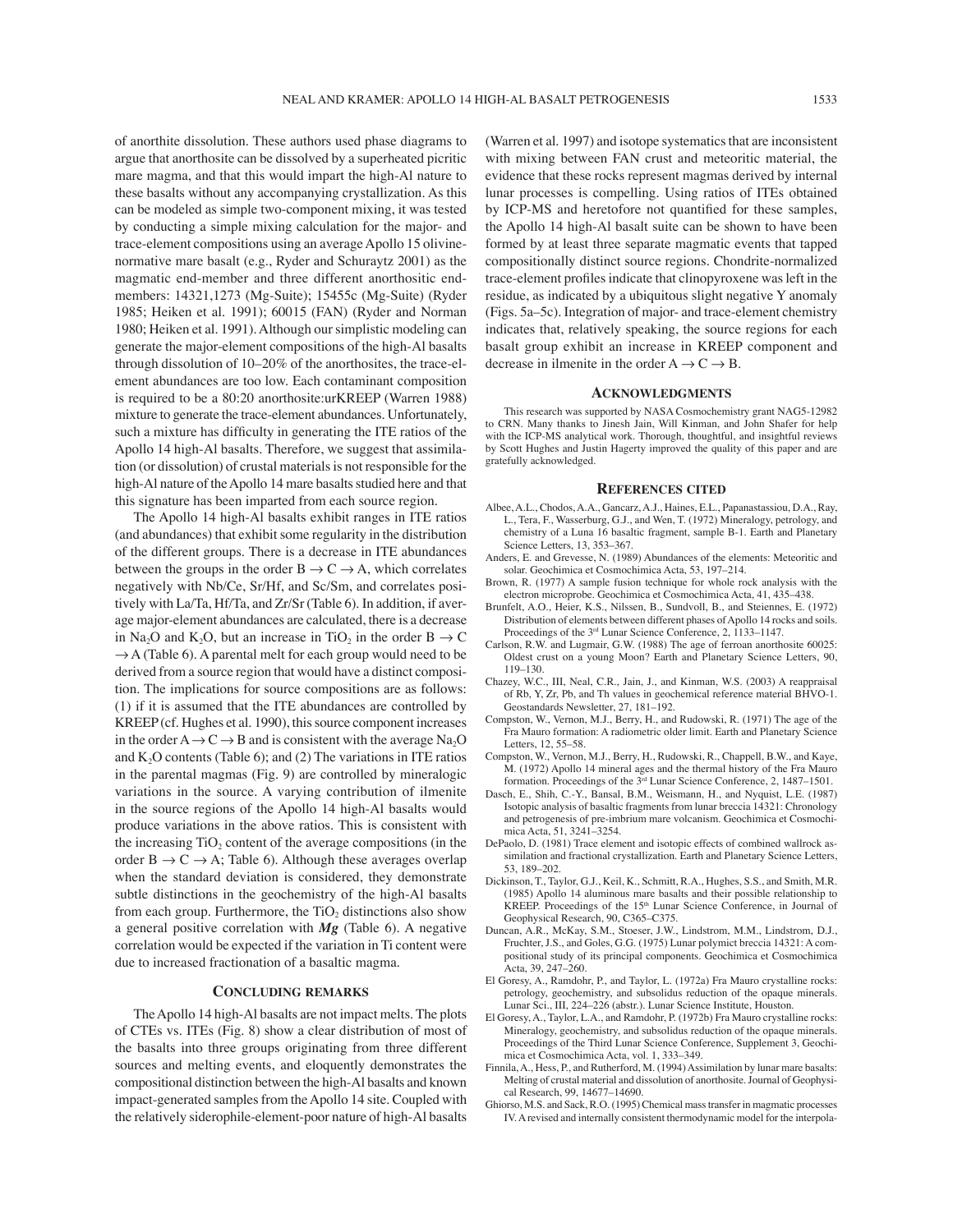tion of liquid-solid equilibria in magmatic systems at elevated temperatures and pressures. Contributions to Mineralogy and Petrology, 119, 197-212.

- Green, D.H., Ringwood, A.E., Ware, N.G., and Hibberson, W.O. (1972) Experimental petrology and petrogenesis of Apollo 14 basalts. Proceedings of the
- 3<sup>rd</sup> Lunar Science Conference, 2, 197-206. Green, T.H. (1994) Experimental studies of trace-element partitioning applicable to igneous petrogenesis—Sedona 16 years later. Chemical Geology, 117, 1–36.
- Grieve, R.A., McKay, G.A., and Weill, D.F. (1972) Microprobe studies of three Luna 16 basalt fragments. Earth and Planetary Science Letters, 13, 233–242.
- $-$  (1975) Lunar polymict breccia 14321: A petrographic study. Geochimica et Cosmochimica Acta, 39, 229-245.
- Hagerty, J., Shearer, C.K., and Papike, J.J (2001) Trace element variability of the Apollo 14 high-Al basalts. A result of igneous processes or sample size? Lunar and Planetary Science, XXXII, abstract 1235 (CD-ROM). Lunar and Planetary Institute, Houston.
- (2002) Using small basaltic lunar clasts to reconstruct the early magmatic history of the Moon. Workshop on the Moon Beyond 2002, abstract 3041. Lunar and Planetary Institute, Houston.
- (2003) Trace element characteristics of minerals in the Apollo 14 highal basalts: Implications for an igneous versus an impact origin. Lunar and Planetary Science, XXXIV, abstract 1773 (CD-ROM). Lunar and Planetary Institute, Houston.
- (2005) Trace element characteristics of the Apollo 14 high-alumina basalts: Implications for early magmatism on the Moon. Geochimica et Cosmochimica Acta, 69, 5831-5845.
- Haskin, L.A. and Korotev, R. (1977) Test of a model for trace-element partitioning during closed system solidification of a silicate liquid. Geochimica et Cosmochimica Acta, 41, 921-939.
- Head, J. and Wilson, L. (1992) Lunar mare volcanism: Stratigraphy, eruption conditions, and the evolution of secondary crusts. Geochimica et Cosmochimica Acta, 56, 2155-2175.
- Heiken, G., Vaniman, D.T, and French, B.M., Eds. (1991) Lunar Sourcebook. Cambridge University Press, New York.
- Helmke, P. and Haskin, L.A. (1972) Rare earths and other trace elements in Luna 16 soil. Earth and Planetary Science Letters, 13, 441-443.
- Helmke, P., Haskin, L.A., Korotev, R., and Ziege, K. (1972) Rare earth and other trace elements in Apollo 14 samples. Proceedings of the 3rd Lunar Science Conference, 2, 1275-1292.
- Hubbard, N.J., Gast, P., Rhodes, J.M., Bansal, B.M., and Weismann, H. (1972) Nonmare basalts: Part II. Proceedings of the 3<sup>rd</sup> Lunar Science Conference, 2, 1161-1179.
- Hubbard, N.J., Rhodes, J., Wiesmann, H., Shih, C.-Y., and Bansal, B.M. (1974) The chemical definition and interpretation of rock types returned from the non-mare regions of the Moon. Proceedings of the 5<sup>th</sup> Lunar Science Conference, 2, 1227–1246.
- Hughes, S.S., Neal, C.R., and Taylor, L.A. (1990) Petrogenesis of Apollo 14 high alumina (HA) parental basaltic magma. Lunar and Planetary Science, XX, 540–541 (abstract). Lunar and Planetary Institute, Houston.
- Jackson, S., Longerich, H., and Horn, I. (1997) The application of laser ablation microprobe-inductively coupled plasma-mass spectrometry (LAMICP-MS) to in situ trace-element determinations in minerals. 4th Australian Symposium on Applied ICP-Mass Spectrometry, MacQuarie University, Sydney.
- Jenner, G., Longerich, H., Jackson, S., and Fryer, B. (1990) ICP-MS: A powerful tool for high-precision trace-element analysis in earth sciences: Evidence from analysis of selected USGS reference samples. Chemical Geology, 83, 133-148.
- Jolliff, B.L. (1991) Fragments of Quartz Monzodiorite and Felsite in Apollo 14 soil particles. Proceedings of the 21<sup>st</sup> Lunar Science Conference, 101-118.
- Kramer, G.Y. and Neal, C.R. (2003) Petrogenesis of the Apollo 14 high-al basalts revisited: Distinct magmatic events, source metasomatism, and AFC. Lunar and Planetary Science, XXXIV, abstract 2035 (CD-ROM). Lunar and Planetary Institute, Houston.
- (2005) Investigating the sources of the Apollo 14 high alumina mare basalts. Lunar and Planetary Science, XXXVI, abstract 1957 (CD-ROM). Lunar and Planetary Institute, Houston.
- Kurat, G., Kracher, A., Keil, K., Warner, R.D., and Prinz, M. (1976) Composition and origin of Luna 16 aluminous mare basalts. Proceedings of the 7<sup>th</sup> Lunar Science Conference, 2, 1301-1321.
- Liang, Y., Morgan, Z., and Hess, P. (2005) On the physical and chemical consequences of lunar picritic magma-anorthosite reaction. Lunar and Planetary Science, XXXVI, abstract 1706 (CD-ROM). Lunar and Planetary Institute, Houston.
- Lindstrom, M.M. and Haskin, L.A. (1978) Causes of compositional variations within mare basalt suites. Proceedings of the Lunar Science Conference,  $9<sup>th</sup>$ 465-486.
- Longhi, J., Walker, D., and Hays, J.F. (1972) Petrography and crystallization history of basalts 14310 and 14072. Proceedings of the 3<sup>rd</sup> Lunar Science Conference, 2, 131-139.
- Ma, M.-S., Schmitt, R.A., Nielsen, R., Taylor, G.J., Warner, R.D., and Keil, K. (1979) Petrogenesis of Luna 16 aluminous mare basalts. Geophysical Research

Letters, 6, 909-912.

- McDonough, W.F. and Sun, S.-S. (1995) The composition of the Earth. Chemical Geology, 120, 223-253.
- Morgan, J., Laul, J., Krahenbuhl, U., Ganapathy, R., and Anders, E. (1972) Major impacts on the Moon: Characterization from trace elements in Apollo 12 and 14 samples. Proceedings of the  $3<sup>rd</sup>$  Lunar Science Conference, 2, 1377–1395.
- Neal, C.R. (2001) Interior of the Moon: The presence of garnet in the primitive deep lunar mantle. Journal of Geophysical Research, 106, 27865-27885.
- Neal, C.R. and Kramer, G.Y. (2003) The composition of KREEP: A detailed study of KREEP basalt 15386. Lunar and Planetary Science, XXXIV, abstract 1665 (CD-ROM). Lunar and Planetary Institute, Houston.
- Neal, C.R. and Taylor, L.A. (1989) Metasomatic products of the lunar magma ocean: The role of KREEP dissemination. Geochimica et Cosmochimica Acta, 53, 529-541.
- óóó (1990) Model of lunar basalt petrogenesis: Sr isotope evidence from Apollo 14 high-alumina basalts. Proceedings of the 20<sup>th</sup> Lunar Science Conference, 101-108
- (1992) Petrogenesis of mare basalts: A record of lunar volcanism. Geochimica et Cosmochimica Acta, 56, 2177-2211.
- Neal, C.R., Taylor, L.A., and Lindstrom, M.M. (1988) Apollo 14 mare basalt petrogenesis: Assimilation of KREEP-like components by a fractionating magma. Proceedings of the 18<sup>th</sup> Lunar Science Conference, 139-153.
- Neal, C.R., Taylor, L.A., and Patchen, A. (1989a) High alumina (HA) and very high potassium (VHK) basalt clasts from Apollo 14 breccias, part 1: Mineralogy and petrology: Evidence of crystallization from evolving magmas. Proceedings of the 19th Lunar Science Conference, 137-145.
- Neal, C.R., Taylor, L.A., Schmitt, R.A., Hughes, S.S., and Lindstrom, M.M. (1989b) High alumina (HA) and very high potassium (VHK) basalt clasts from Apollo 14 breccias, part 2: Whole rock chemistry: Further evidence for combined assimilation and fractional crystallization within the lunar crust. Proceedings of the 19<sup>th</sup> Lunar Science Conference, 147-161.
- Neal, C.R., Shearer, C.K., and Kramer, G.Y. (2005) Are the Apollo 14 high-Al basalts really impact melts? Lunar and Planetary Science, XXXVI, abstract 2023. Lunar and Planetary Institute, Houston.
- Nyquist, L.E. and Shih, C.-Y. (1992) The isotopic record of lunar volcanism. Geochimica et Cosmochimica Acta, 56, 2213-2234.
- Nyquist, L.E., Bansal, B.M., Wiesmann, H., and Jahn, B.-M. (1974) Taurus-littrow chronology: Some constraints on early lunar crustal development. Proceedings of the 5<sup>th</sup> Lunar Science Conference, 2, 1515-1539.
- Papanastassiou, D.A. and Wasserburg, G.J. (1971) Rb-Sr ages of the igneous rocks from the Apollo 14 mission and the age of the Fra Mauro Formation. Earth and Planetary Science Letters, 12, 36-48.
- (1972) Rb-Sr age of a Luna 16 basalt and the model age of lunar soils. Earth and Planetary Science Letters, 13, 368-374.
- Papike, J.J. and Vaniman, D.T. (1978) The lunar mare basalt suite. Geophysical Research Letters, 5, 433-436.
- Papike, J.J., Hodges, F.N., Bence, A.E., Cameron, M., and Rhodes, J.M. (1974) Mare basalt: Crystal chemistry, mineralogy, and petrology. Reviews of Geophysics and Space Physics, 14, 475-540.
- Pearce, N., Perkins, W., Westgate, J., Gorton, M., Jackson, S., Neal, C.R., and Chenery, S. (1997) A compilation of new and published major and trace element data for NIST SRM612 glass reference materials. Geostandards Newsletter, 21, 115-144.
- Rhodes, J.M. and Hubbard, N.J. (1973) Chemistry, classification, and petrogenesis of Apollo 15 mare basalts. Proceedings of the 4<sup>th</sup> Lunar Science Conference, 4, 1127-1148.
- Ridley, W.I. (1975) On high-alumina mare basalts. Proceedings of the 6<sup>th</sup> Lunar Science Conference, 1, 131-145.
- Ringwood, A.E., Green, D.H., and Ware, N. (1972) Experimental petrology and petrogenesis of Apollo 14 basalts. Lunar Sci., III, 654-656 (abstract). Lunar Science Institute, Houston.
- Rose, H.J., Cuttitta, F., Annell, C.S., Carron, M.K., Christian, R.P., Dwornik, E.J., Greenland, L.P., and Ligon, D.T., Jr. (1972) Compositional data for twenty-one Fra Mauro lunar materials. Proceedings of the 3rd Lunar Science Conference, 2, 1215-1229.
- Ryder, G. (1976) Lunar sample 15405: Remnant of a KREEP basalt-granite differentiated pluton. Earth and Planetary Science Letters, 29, 255-268.
- óóó (1985) Catalog of Apollo 15 Rocks. JSC Publication No. 20787, Curatorial Branch Publication 72, 1296 p. NASA Johnson Space Center, Houston.
- $(2002)$  Mass flux in the ancient Earth-Moon system and benign implications for the origin of life on Earth. Journal of Geophysical Research, 107, 5022, DOI: 10.1029/2001JE001583.
- Ryder, G. and Norman, M.D. (1980) Catalog of Apollo 16 Rocks. JSC Publication No. 16904, Curatorial Branch Publication 52, 1144 p. NASA Johnson Space Center, Houston.
- Ryder, G. and Schuraytz, B. (2001) Chemical variations of the large Apollo 15 olivine-normative mare basalt rock samples. Journal of Geophysical Research,  $106.1435 - 1451.$
- Shervais, J.W., Taylor, L.A., and Lindstrom, M.M. (1985) Apollo 14 mare basalts: Petrology and geochemistry of clasts from consortium breccia 14321.